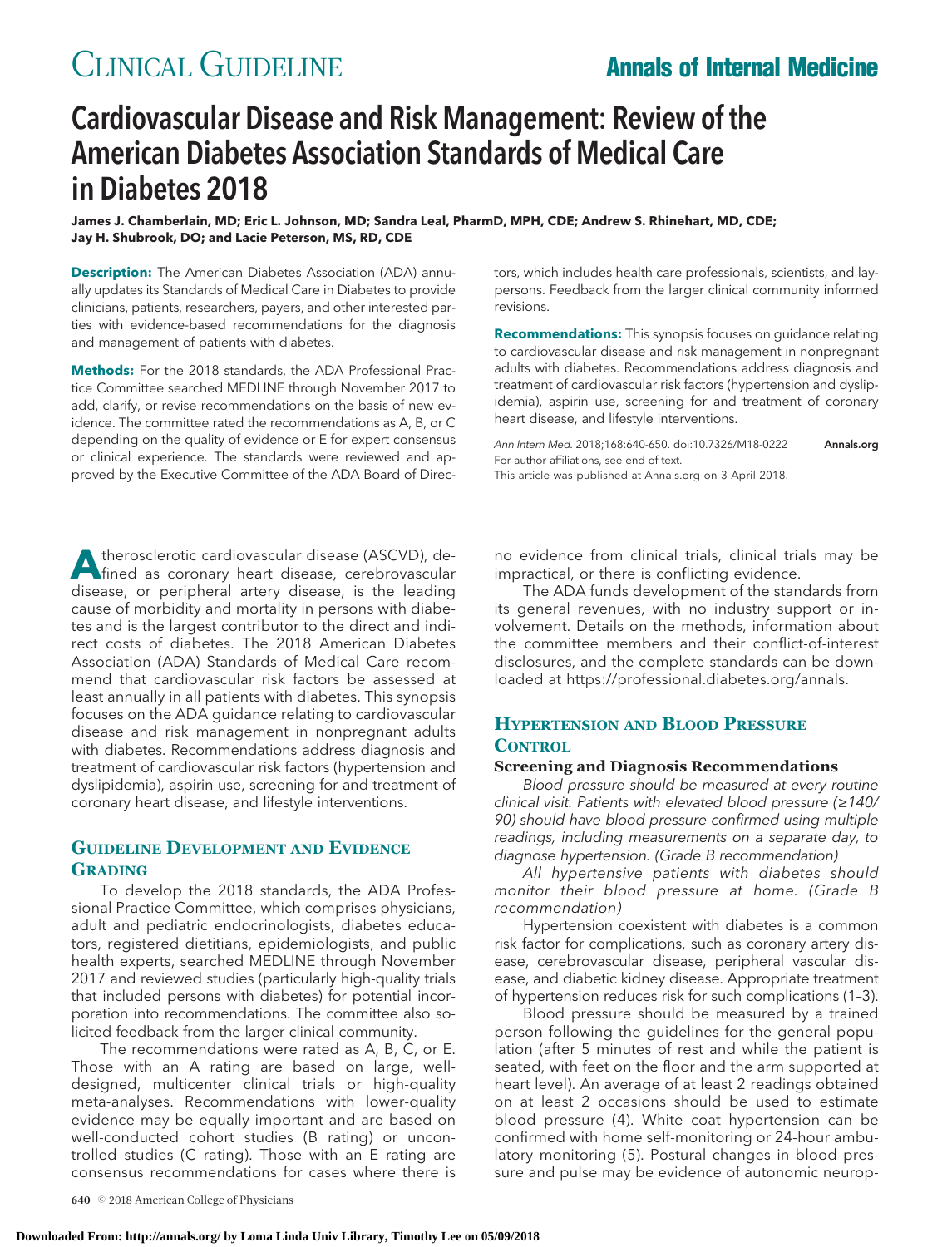athy and therefore require adjustment of blood pressure targets.

#### **Treatment Goal Recommendations**

Most patients with diabetes and hypertension should be treated to a systolic blood pressure goal of <140 mm Hg and a diastolic blood pressure goal of <90 mm Hg. (Grade A recommendation)

Lower systolic and diastolic blood pressure targets, such as 130/80 mm Hg, may be appropriate for individuals at high risk of cardiovascular disease, if they can be achieved without undue treatment burden. (Grade C recommendation)

The ADA Standards of Medical Care emphasize individualization of blood pressure targets. Guidelines from other organizations (4) and large randomized trials (6 –10) clearly establish that treating patients with baseline systolic blood pressure of 140 mm Hg or greater to targets below this level is beneficial. More intensive targets may offer additional benefits for some patients but may also incur additional costs. Patients and clinicians should engage in a shared decisionmaking process to determine individual blood pressure targets (5). Factors that may influence targets include risks of treatment (such as hypotension or drug adverse effects); life expectancy; comorbidities, including vascular and renal complications; patient attitude and expected treatment efforts; and resources and support system. In older adults, individualized blood pressure goals should minimize other risks, such as falls (11, 12).

### **Lifestyle Intervention Recommendation**

For patients with blood pressure >120/80 mm Hg, lifestyle intervention consists of weight loss if overweight or obese; a Dietary Approaches to Stop Hypertension– style dietary pattern including reducing sodium and increasing potassium intake; moderation of alcohol intake; and increased physical activity. (Grade B recommendation)

Lifestyle intervention should be initiated along with pharmacologic therapy when hypertension is diagnosed (11). In patients with blood pressure greater than 120/80 mm Hg, lifestyle interventions include losing weight if the patient is overweight or obese; following the DASH (Dietary Approaches to Stop Hypertension) dietary pattern (13), including restricting sodium intake (<2300 mg/d) and increasing intake of potassium, fruits and vegetables (8 to 10 servings per day), and low-fat dairy products (2 to 3 servings per day); avoiding excessive alcohol consumption; and increasing activity levels (11). Decreasing sodium intake to no more than 1500 mg/d may improve blood pressure in certain circumstances (14, 15), but restriction to this level for all patients with diabetes is not recommended (16, 17).

### **Pharmacologic Intervention Recommendations**

Patients with confirmed office-based blood pressure ≥140/90 mm Hg should, in addition to lifestyle therapy, have prompt initiation and timely titration of pharmacologic therapy to achieve blood pressure goals. (Grade A recommendation)

Patients with confirmed office-based blood pressure ≥160/100 mm Hg should, in addition to lifestyle therapy, have prompt initiation and timely titration of two drugs or a single-pill combination of drugs demonstrated to reduce cardiovascular events in patients with diabetes. (Grade A recommendation)

Treatment for hypertension should include drug classes demonstrated to reduce cardiovascular events in patients with diabetes (angiotensin converting enzyme [ACE] inhibitors, angiotensin receptor blockers, thiazide-like diuretics, or dihydropyridine calcium channel blockers). (Grade A recommendation)

Multiple-drug therapy is generally required to achieve blood pressure targets. However, combinations of ACE inhibitors and angiotensin receptor blockers and combinations of ACE inhibitors or angiotensin receptor blockers with direct renin inhibitors should not be used. (Grade A recommendation)

An ACE inhibitor or angiotensin receptor blocker, at the maximally tolerated dose indicated for blood pressure treatment, is the recommended first-line treatment for hypertension in patients with diabetes and urinary albumin-to-creatinine ratio ≥300 mg/g creatinine (grade A recommendation) or 30 –299 mg/g creatinine (grade B recommendation). If one class is not tolerated, the other should be substituted (grade B recommendation).

For patients treated with an ACE inhibitor, angiotensin receptor blocker, or diuretic, serum creatinine/ estimated glomerular filtration rate and serum potassium levels should be monitored at least annually. (Grade B recommendation)

Patients with hypertension who are not meeting blood pressure targets on three classes of antihypertensive medications (including a diuretic) should be considered for mineralocorticoid receptor antagonist therapy. (Grade B recommendation)

Initial treatment for patients with diabetes depends on the severity of hypertension (Figure 1). Several considerations might affect selection of the class of antihypertensive medication. Titration and/or addition of further blood pressure medications is important to avoid clinical inertia and to achieve and maintain blood pressure targets.

## **LIPID MANAGEMENT**

#### **Lifestyle Intervention Recommendations**

Lifestyle modification focusing on weight loss (if indicated); the reduction of saturated fat, trans fat, and cholesterol intake; increase of dietary n-3 fatty acids, viscous fiber, and plant stanols/sterols intake; and increased physical activity should be recommended to improve the lipid profile in patients with diabetes. (Grade A recommendation)

Intensify lifestyle therapy and optimize glycemic control for patients with elevated triglyceride levels (≥150 mg/dL [1.7 mmol/L]) and/or low HDL cholesterol (<40 mg/dL [1.0 mmol/L] for men, <50 mg/dL [1.3 mmol/L] for women). (Grade C recommendation)

Patients should replace saturated fats with unsaturated fats rather than refined carbohydrates (18). Ran-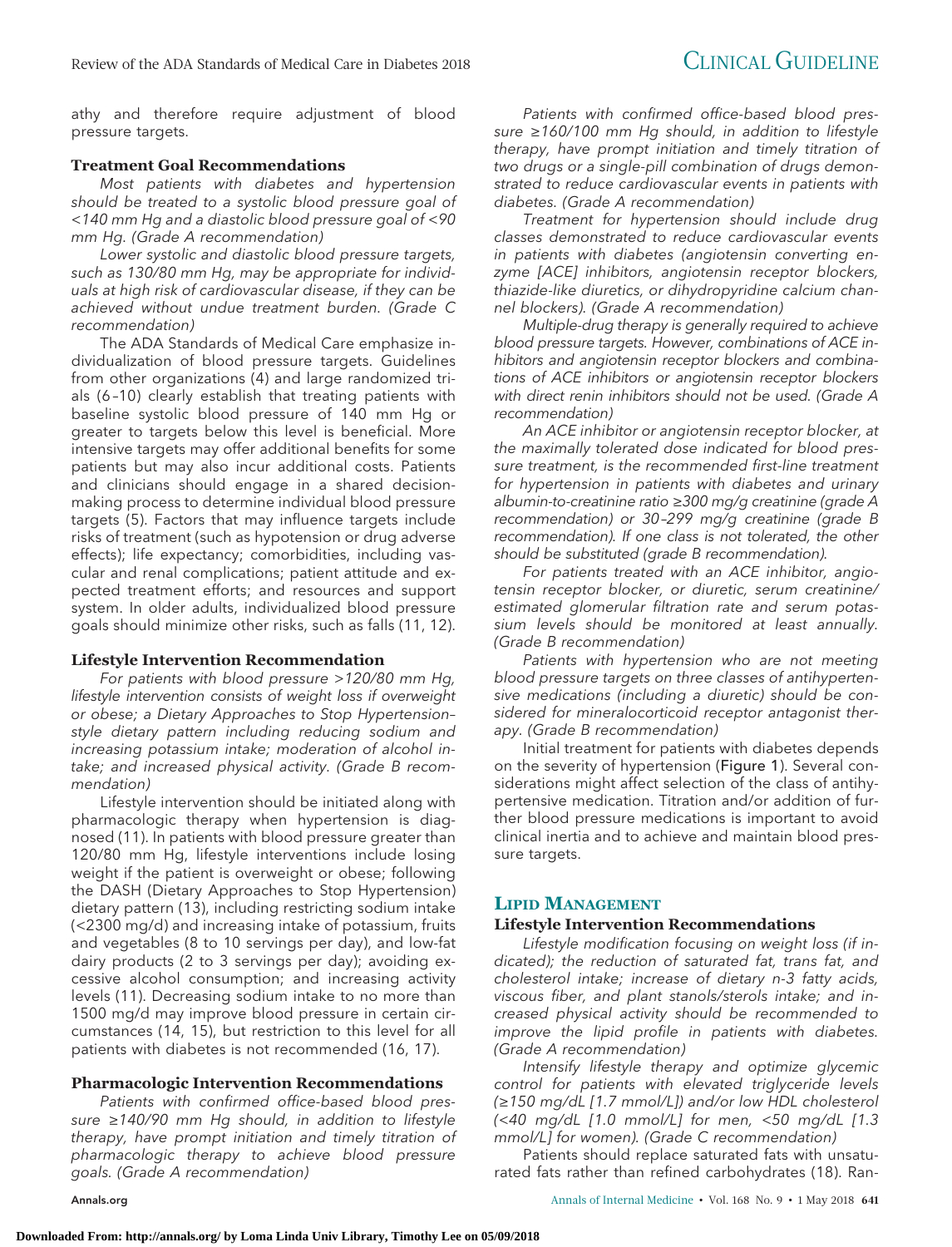#### *Figure 1.* Recommendations for the treatment of confirmed hypertension in people with diabetes.



©2018 by the American Diabetes Association. Diabetes Care. 2018;41(Suppl 1):S86-S104. Reprinted with permission of the American Diabetes Association.

This figure can also be found in the American Diabetes Association position statement "Diabetes and Hypertension." ACEi = angiotensin-converting enzyme inhibitor; ARB = angiotensin-receptor blocker; BP = blood pressure; CCB = calcium-channel blocker; UACR = urinary albumin– creatinine ratio.

An ACEi or ARB is suggested to treat hypertension for patients with UACR 30-299 mg/g creatinine and strongly recommended for patients with UACR ≥300 mg/g creatinine.

† Dihydropyridine calcium-channel blocker.

‡ Thiazide-like diuretic; long-acting agents shown to reduce cardiovascular events, such as chlorthalidone and indapamide, are preferred.

domized trials do not support use of n-3 fatty acid supplements for primary or secondary prevention of ASCVD (19 –23). Randomized trials show that a Mediterranean-style diet rich in polyunsaturated and monounsaturated fats can improve glycemic control and lipid levels (18, 24 –29).

#### **Lipid Panel Monitoring Recommendations**

In adults not taking statins or other lipid-lowering therapy, it is reasonable to obtain a lipid profile at the time of diabetes diagnosis, at an initial medical evaluation, and every 5 years thereafter if under the age of 40 years, or more frequently if indicated. (Grade E recommendation)

Obtain a lipid profile at initiation of statins or other lipid-lowering therapy, 4 –12 weeks after initiation or a change in dose, and annually thereafter as it may help

to monitor the response to therapy and inform adherence. (Grade E recommendation)

#### **Statin Treatment Recommendations**

For patients of all ages with diabetes and ASCVD, high-intensity statin therapy should be added to lifestyle therapy. (Grade A recommendation)

For patients with diabetes aged <40 years with additional ASCVD risk factors, the patient and provider should consider using moderate-intensity statin in addition to lifestyle therapy. (Grade C recommendation)

For patients with diabetes aged 40 –75 years (grade A recommendation) and >75 years (grade B recommendation) without ASCVD, use moderate-intensity statin in addition to lifestyle therapy.

In clinical practice, providers may need to adjust the intensity of statin therapy based on individual patient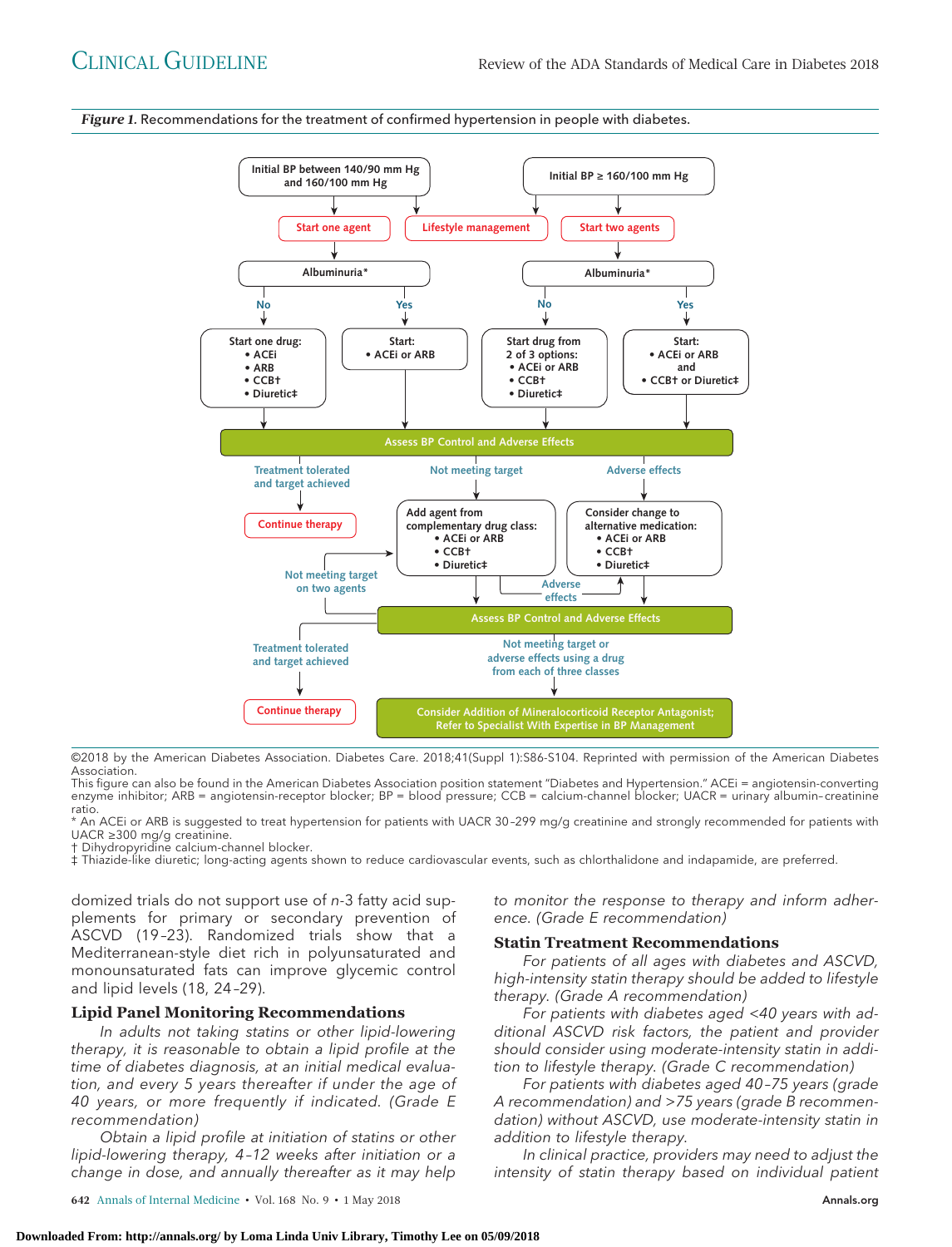response to medication (e.g., side effects, tolerability, low-density lipoprotein [LDL] cholesterol levels, or percent LDL reduction on statin therapy). For patients who do not tolerate the intended intensity of statin, the maximally tolerated statin dose should be used. (Grade E recommendation)

For patients with diabetes and ASCVD, if LDL cholesterol is ≥70 mg/dL on maximally tolerated statin dose, consider adding additional LDL-lowering therapy (such as ezetimibe or PCSK9 [proprotein convertase subtilisin/kexin type 9] inhibitor) after considering the potential for further ASCVD risk reduction, drug-specific adverse effects, and patient preferences. Ezetimibe may be preferred due to lower cost. (Grade A recommendation)

Patients with type 2 diabetes have increased prevalence of lipid abnormalities, contributing to their high risk for ASCVD. The American College of Cardiology/ American Heart Association ASCVD risk calculator [\(www](http://www.cvriskcalculator.com) [.cvriskcalculator.com\)](http://www.cvriskcalculator.com) has limited use for assessing cardiovascular risk in persons with diabetes because it does not account for the duration of diabetes or the presence of other complications, such as albuminuria (30).

Given that clinical trials show beneficial effects of statin therapy on ASCVD outcomes in patients with and without coronary heart disease (31, 32), statins are the drug of choice for LDL cholesterol lowering and cardioprotection. High-intensity statin therapy achieves a reduction of approximately 50% in LDL cholesterol level, and moderate-intensity regimens achieve reductions of 30% to 50%. Low-dose statin therapy is generally not recommended in patients with diabetes but is sometimes the only dose that a patient can tolerate.

For primary prevention in patients aged 40 to 75 years without clinical ASCVD, moderate-dose statin therapy is recommended (33–35), although high-intensity therapy may be considered for certain patients with additional ASCVD risk factors. Few persons older than 75 years were enrolled in trials of statins; however, the absolute benefits of treatment for them may exceed the benefits for younger persons because increasing age generally confers higher risk for ASCVD (32). Moderate-intensity statin therapy is recommended in patients with diabetes who are older than 75 years, with downward titration of the dose if needed on the basis of risk–benefit profile assessments.

Little evidence from clinical trials exists for patients with type 2 diabetes who are younger than 40 years and for those with type 1 diabetes of any age. Patients younger than 40 years have lower risk for cardiovascular events over a 10-year horizon; however, their lifetime risk for ASCVD and myocardial infarction, stroke, or cardiovascular death is high. For patients younger than 40 years with type 2 diabetes and other ASCVD risk factors and for patients with type 1 diabetes and other ASCVD risk factors, we recommend that the patient and the health care provider discuss relative benefits and risks and consider use of moderate-intensity statin therapy.

For secondary prevention in patients with ASCVD, high-intensity statin therapy is recommended (32, 36, 37). Recent randomized trials investigating the benefits of adding nonstatin agents (ezetimibe [38] and PCSK9 inhibitors [39]) to statin therapy showed reduced risk for ASCVD events with the added therapy that seemed to be related to the degree of further LDL cholesterol lowering. Ezetimibe is indicated to reduce LDL cholesterol levels in patients with hyperlipidemia, and the PCSK9 inhibitors evolocumab and alirocumab have been approved as adjunctive therapy for patients with ASCVD or familial hypercholesterolemia who are receiving maximum tolerated statin therapy but require additional lowering of LDL cholesterol levels (40, 41).

#### **Triglyceride Treatment Recommendation**

For patients with fasting triglyceride levels ≥500 mg/dL (5.7 mmol/L), evaluate for secondary causes of hypertriglyceridemia and consider medical therapy to reduce the risk of pancreatitis. (Grade C recommendation)

Hypertriglyceridemia should be addressed with dietary and lifestyle changes, including abstinence from alcohol (42). Severe hypertriglyceridemia (>11.3 mmol/L [>1000 mg/dL]) may warrant pharmacologic therapy (fibric acid derivatives, fish oil, or both) to reduce risk for acute pancreatitis.

#### **Combination Therapy Recommendations**

Combination therapy (statin/fibrate) has not been shown to improve ASCVD outcomes and is generally not recommended. (Grade A recommendation)

Combination therapy (statin/niacin) has not been shown to provide additional cardiovascular benefit above statin therapy alone, may increase the risk of stroke with additional side effects, and is generally not recommended. (Grade A recommendation)

Combination therapy with a statin and a fibrate is associated with increased risk for abnormal aminotransferase levels, myositis, and rhabdomyolysis. In the ACCORD (Action to Control Cardiovascular Risk in Diabetes) trial, the combination of fenofibrate and simvastatin did not reduce the rate of fatal cardiovascular events, nonfatal myocardial infarction, or nonfatal stroke compared with simvastatin alone (43). Combination therapy with a statin and extended-release niacin was evaluated in a trial that was halted early due to lack of efficacy on the primary composite outcome (cardiac death, nonfatal myocardial infarction, ischemic stroke, hospitalization for an acute coronary syndrome [ACS], or symptom-driven coronary or cerebral revascularization) and a possible increase in ischemic stroke in patients receiving combination therapy (44).

#### **Concerns About Statin Use**

Several studies have shown that statin use is associated with a modestly increased risk for incident diabetes; the increased risk may be limited to persons with diabetes risk factors (45– 47). In one study, the absolute risk increase was small (1.2% of participants receiving placebo and 1.5% receiving rosuvastatin developed diabetes over 5 years of follow-up), and the cardiovascular event rate reduction with statins outweighed the risk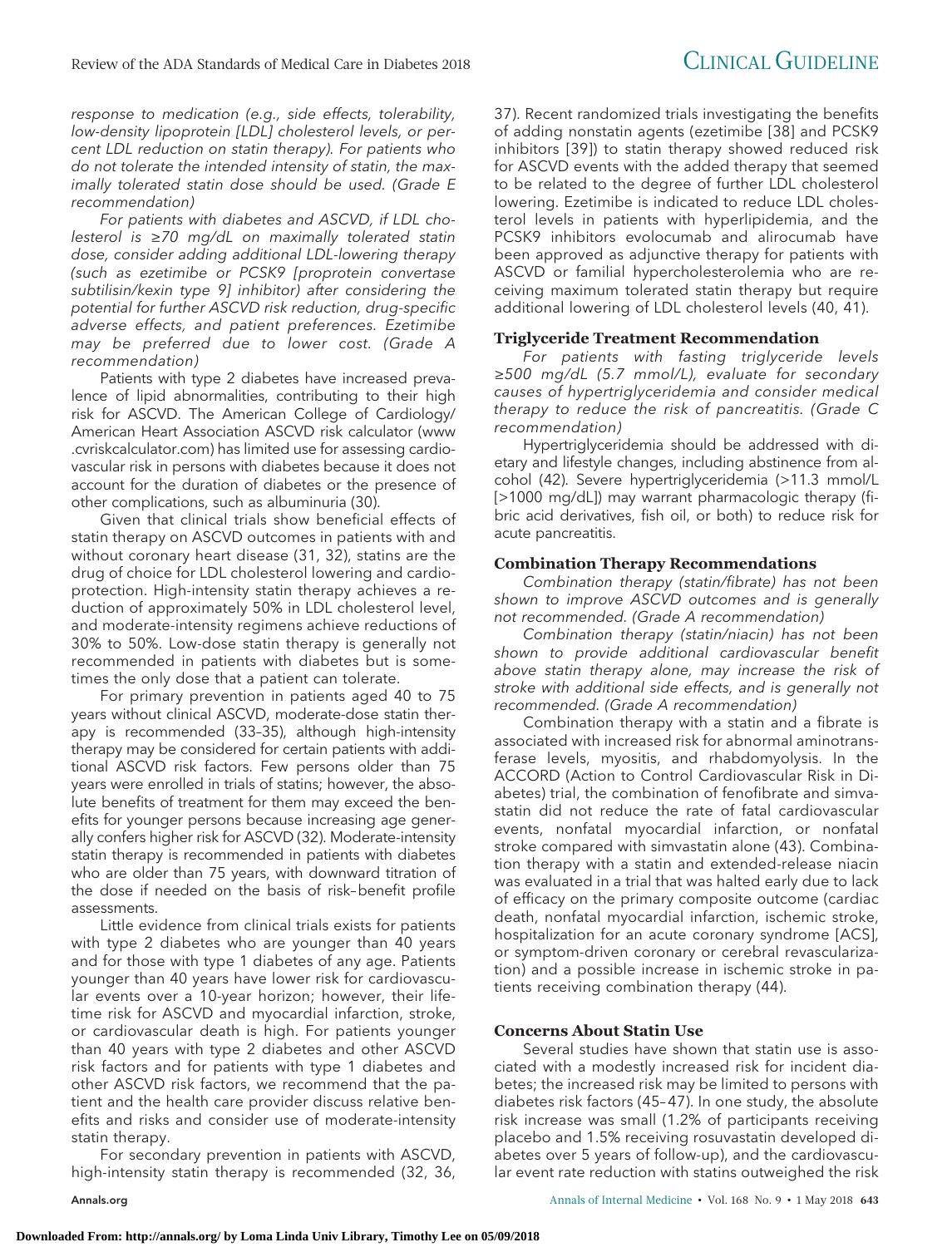for diabetes, even for patients at the highest risk for diabetes (47).

Concern that statins or other lipid-lowering agents might cause cognitive dysfunction or dementia should not preclude their use in patients with diabetes who are at high risk for ASCVD. A recent systematic review of the U.S. Food and Drug Administration's (FDA) postmarketing surveillance databases that evaluated cognition in patients receiving statins found that published data do not show an adverse effect of statins on cognition (48).

### **ANTIPLATELET AGENT RECOMMENDATIONS**

Use aspirin therapy (75-162 mg/day) as secondary prevention in those with diabetes and a history of ASCVD. (Grade A recommendation)

For patients with ASCVD and documented aspirin allergy, clopidogrel (75 mg/day) should be used. (Grade B recommendation)

Dual antiplatelet therapy (with low-dose aspirin and a P2Y12 inhibitor) is reasonable for a year after an ACS (grade A recommendation) and may have benefits beyond this period (grade B recommendation).

Aspirin therapy (75-162 mg/day) may be considered as a primary prevention strategy in those with type 1 or type 2 diabetes who are at increased cardiovascular risk. This includes most men and women with diabetes aged ≥50 years who have at least one additional major risk factor (family history of premature ASCVD, hypertension, dyslipidemia, smoking, or albuminuria) and are not at increased risk of bleeding. (Grade C recommendation)

The benefit of aspirin for patients with no previous cardiovascular events is controversial (49, 50). Some randomized trials in diabetic patients have had inconsistent findings or findings among women that differ from those in men (51–53). A meta-analysis of 6 large primary prevention trials found that aspirin reduced the risk for serious vascular events by 12% (relative risk, 0.88 [95% CI, 0.82 to 0.94]) (49). The largest reduction was for nonfatal myocardial infarction, with no statistically significant effect on coronary heart disease death (relative risk, 0.95 [CI, 0.78 to 1.15]) or total stroke. Aspirin reduced overall ASCVD events in men but not in women. Conversely, aspirin had no effect on stroke in men but reduced stroke in women. Of note, secondary prevention studies have not found differences in efficacy between sexes (49).

Aspirin is not recommended for patients at low risk for ASCVD (men and women aged <50 years with diabetes and no other major ASCVD risk factors) because risks for bleeding likely outweigh possible benefits. Clinical judgment should be used for patients at intermediate risk (younger patients with ≥1 risk factor or older patients with no risk factors) until further outcomes research is conducted. Aspirin therapy in patients younger than 21 years is typically contraindicated because of the risk for Reye syndrome.

There is little evidence to support a specific aspirin dose, although expert opinion suggests that 75 to 162

mg/d is optimal (54). Using the lowest possible dose may help reduce adverse effects (55). The most common low-dose tablet in the United States is 81 mg.

The combination of a P2Y12 receptor antagonist and aspirin should be used for at least 1 year in patients who have had an ACS and may have benefits beyond this period. The strongest evidence supports use of clopidogrel or ticagrelor if percutaneous coronary intervention was not performed and clopidogrel, ticagrelor, or prasugrel if it was performed (56). In patients with diabetes and prior myocardial infarction (1 to 3 years before), adding ticagrelor to aspirin significantly reduced risk for recurrent ischemic events, including coronary heart disease and cardiovascular death (57).

## **CORONARY HEART DISEASE**

#### **Screening Recommendations**

In asymptomatic patients, routine screening for coronary artery disease is not recommended as it does not improve outcomes as long as ASCVD risk factors are treated. (Grade A recommendation)

Consider investigations for coronary artery disease in the presence of any of the following: atypical cardiac symptoms (e.g., unexplained dyspnea, chest discomfort); signs or symptoms of associated vascular disease including carotid bruits, transient ischemic attack, stroke, claudication, or peripheral arterial disease; or electrocardiogram abnormalities (e.g., Q waves). (Grade E recommendation)

Screening of asymptomatic patients with high ASCVD risk is not recommended (58), in part because high-risk patients should already be receiving intensive medical therapy—an approach that provides benefit similar to that of invasive revascularization (59, 60). Studies have shown that a risk factor–based approach to the initial diagnostic evaluation and subsequent follow-up for coronary artery disease fails to identify which patients with type 2 diabetes will have silent ischemia on screening tests (61, 62). Any benefit of newer noninvasive screening methods for coronary artery disease, such as computed tomography and computed tomography angiography, to identify patient subgroups for different treatment strategies remains unproven.

### **Pharmacologic Treatment Recommendations**

In patients with known ASCVD, consider ACE inhibitor or angiotensin receptor blocker therapy to reduce the risk of cardiovascular events. (Grade B recommendation)

In patients with prior myocardial infarction, --blockers should be continued for at least 2 years after the event. (Grade B recommendation)

In patients with type 2 diabetes with stable congestive heart failure, metformin may be used if estimated glomerular filtration rate remains >30 mL/min but should be avoided in unstable or hospitalized patients with congestive heart failure. (Grade B recommendation)

In patients with type 2 diabetes and established ASCVD, antihyperglycemic therapy should begin with lifestyle management and metformin and subsequently incorporate an agent proven to reduce major adverse

**644** Annals of Internal Medicine • Vol. 168 No. 9 • 1 May 2018 [Annals.org](http://www.annals.org)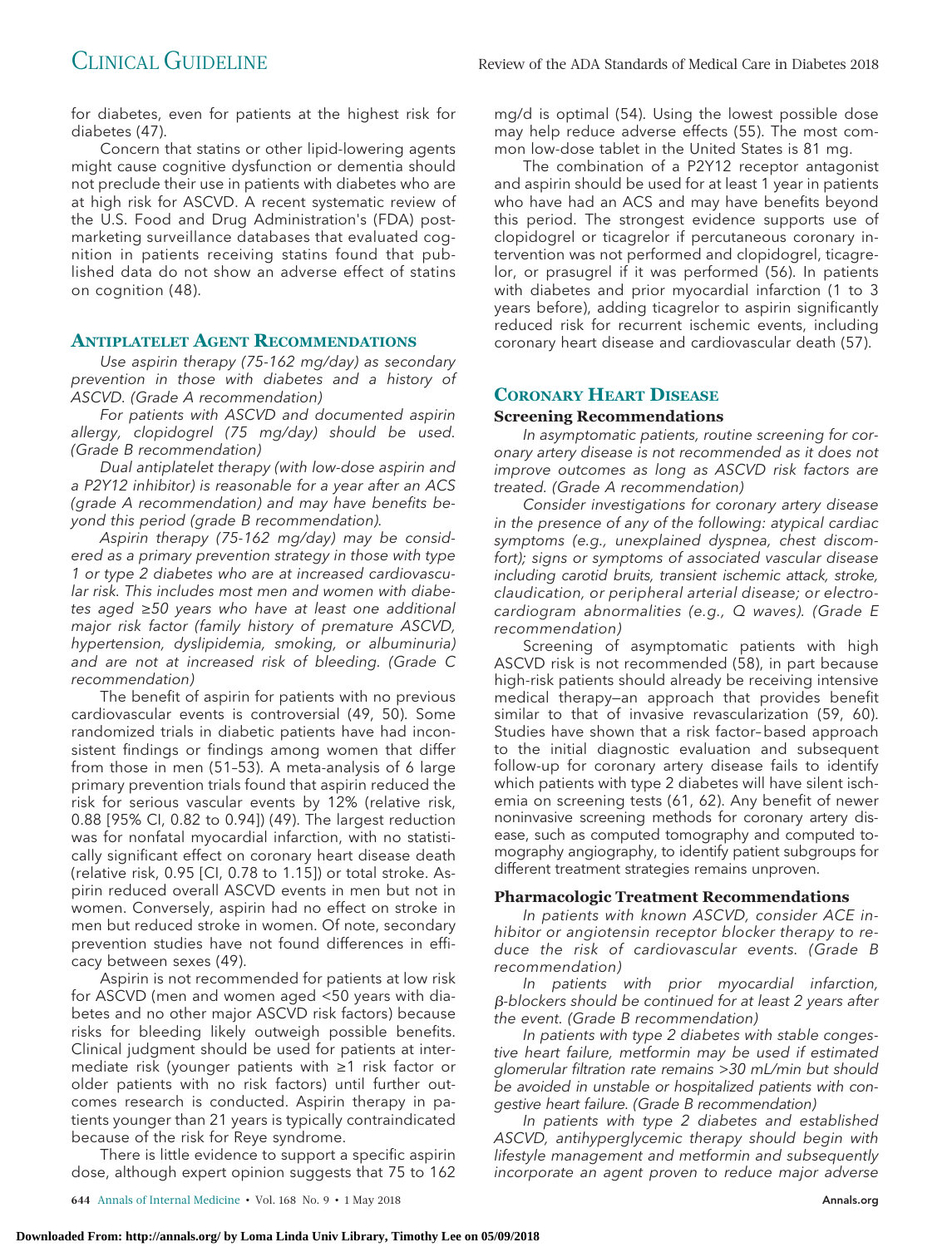*Figure 2.* Drug-specific and patient factors to consider when selecting antihyperglycemic treatment in adults with type 2 diabetes.

|                                          |                  | Efficacy*    |              | Weight                                    | <b>CV Effects</b>                                                                                  |                                                      | Cost | Oral/SQ | <b>Renal Effects</b>                     |                                                                                                                                                                                                            |                                                                                                                                                                                                                                                                                       |
|------------------------------------------|------------------|--------------|--------------|-------------------------------------------|----------------------------------------------------------------------------------------------------|------------------------------------------------------|------|---------|------------------------------------------|------------------------------------------------------------------------------------------------------------------------------------------------------------------------------------------------------------|---------------------------------------------------------------------------------------------------------------------------------------------------------------------------------------------------------------------------------------------------------------------------------------|
|                                          |                  |              | Hypoglycemia | Change                                    | <b>ASCVD</b>                                                                                       | CHF                                                  |      |         | <b>Progression of DKD</b>                | <b>Dosing/Use Considerations</b>                                                                                                                                                                           | <b>Additional Considerations</b>                                                                                                                                                                                                                                                      |
| Metformin                                |                  | High         | No           | Neutral<br>(Potential for<br>Modest Loss) | Potential<br><b>Benefit</b>                                                                        | Neutral                                              | Low  | Oral    | Neutral                                  | • Contraindicated<br>with eGFR <30                                                                                                                                                                         | • Gastrointestinal side effects common<br>(diarrhea, nausea)<br>Potential for B12 deficiency<br>$\bullet$                                                                                                                                                                             |
| <b>SGLT-2 Inhibitors</b>                 |                  | Intermediate | <b>No</b>    | Loss                                      | Benefit:<br>canagliflozin,<br>empagliflozint                                                       | Benefit:<br>canagliflozin,<br>empagliflozin          | High | Oral    | Benefit: canagliflozin,<br>empagliflozin | Canagliflozin: not<br>recommended with<br>eGFR < 45<br>Dapagliflozin: not<br>recommended with<br>$eGFR < 60$ :<br>contraindicated with<br>eGFR < 30<br>Empagliflozin:<br>contraindicated with<br>eGFR < 30 | • FDA Black Box: Risk of<br>amputation (canagliflozin)<br>• Risk of bone fractures<br>(canagliflozin)<br>DKA risk (all agents; rare in<br>$\bullet$<br>T2DM)<br><b>Genitourinary infections</b><br>Risk of volume depletion,<br>$\bullet$<br>hypotension<br>• ↑ LDL cholesterol       |
| High<br>GLP-1 RAs                        |                  |              | No           | Loss                                      | Neutral:<br>lixisenatide.<br>exenatide extended<br>release<br>Benefit:<br>liraglutide <sup>+</sup> | Neutral                                              | High | SQ      | Benefit: liraglutide                     | Exenatide: not indicated<br>with eGFR <30<br>Lixisenatide: caution with<br>eGFR < 30<br>Increased risk of side<br>effects in patients with<br>renal impairment                                             | • FDA Black Box: Risk of thyroid<br>C-cell tumors (liraglutide,<br>albiglutide, dulaglutide, exenatide<br>extended release)<br>Gastrointestinal side effects<br>۰<br>common (nausea, vomiting,<br>diarrhea)<br>Injection site reactions<br>۰<br>• ?Acute pancreatitis risk            |
| <b>DPP-4 Inhibitors</b>                  |                  | Intermediate | <b>No</b>    | Neutral                                   | Neutral                                                                                            | <b>Potential Risk:</b><br>saxagliptin,<br>alogliptin | High | Oral    | Neutral                                  | Renal dose adjustment<br>required; can be used in<br>renal impairment                                                                                                                                      | • Potential risk of acute pancreatitis<br>• Joint pain                                                                                                                                                                                                                                |
| <b>Thiazolidinediones</b>                |                  | High         | No           | Gain                                      | <b>Potential Benefit:</b><br>pioglitazone                                                          | <b>Increased Risk</b>                                | Low  | Oral    | Neutral                                  | • No dose adiustment<br>required<br>• Generally not<br>recommended in renal<br>impairment due to<br>potential for<br>fluid retention                                                                       | • FDA Black Box: Congestive heart<br>failure (pioglitazone, rosiglitazone)<br>Fluid retention (edema: heart<br>$\bullet$<br>failure)<br><b>Benefit in NASH</b><br>٠<br><b>Risk of bone fractures</b><br>٠<br>Bladder cancer (pioglitazone)<br>٠<br>• ↑LDL cholesterol (rosiglitazone) |
| <b>Sulfonylureas</b><br>(2nd Generation) |                  | High         | Yes          | Gain                                      | Neutral                                                                                            | Neutral                                              | Low  | Oral    | <b>Neutral</b>                           | • Glyburide: not<br>recommended<br>Glipizide & glimepiride:<br>initiate conservatively to<br>avoid hypoglycemia                                                                                            | • FDA Special Warning on increased<br>risk of cardiovascular mortality<br>based on studies of an older<br>sulfonylurea (tolbutamide)                                                                                                                                                  |
| <b>Insulin</b>                           | Human<br>Insulin | Highest      | Yes          | Gain                                      | Neutral                                                                                            | Neutral                                              | Low  | SQ      | Neutral                                  | Lower insulin doses<br>required with a<br>decrease in eGFR; titrate                                                                                                                                        | Injection site reactions<br>Higher risk of hypoglycemia with<br>٠<br>human insulin (NPH or premixed<br>formulations) vs. analogs                                                                                                                                                      |
|                                          | <b>Analogs</b>   |              |              |                                           |                                                                                                    |                                                      | High | SQ      |                                          | per clinical response                                                                                                                                                                                      |                                                                                                                                                                                                                                                                                       |

ASCVD = atherosclerotic cardiovascular disease; CHF = congestive heart failure; CV = cardiovascular; CVD = cardiovascular disease; DKA = diabetic ketoacidosis; DKD = diabetic kidney disease; DPP-4 = dipeptidyl peptidase-4; eGFR = estimated glomerular filtration rate; FDA = U.S. Food and Drug Administration; GLP-1 = glucagon-like peptide-1; LDL = low-density lipoprotein; NASH = nonalcoholic steatohepatitis; NPH = neutral protamine Hagedorn; RA = receptor agonist; SGLT-2 = sodium–glucose cotransporter-2; SQ = subcutaneous; T2DM = type 2 diabetes mellitus. ©2018 by the American Diabetes Association. Diabetes Care. 2018;41(Suppl 1):S73-S85. Reprinted with permission from the American Diabetes Association.

\* For description of efficacy, see Inzucchi SE, Bergenstal RM, Buse JB, Diamant M, Ferrannini E, Nauck M, et al. Management of hyperglycemia in type 2 diabetes, 2015: a patient-centered approach: update to a position statement of the American Diabetes Association and the European Association for the Study of Diabetes. Diabetes Care. 2015;38:140-9. [PMID: 25538310] doi:10.2337/dc14-2441. † FDA-approved for CVD benefit.

cardiovascular events and cardiovascular mortality (currently empagliflozin and liraglutide), after considering drug-specific and patient factors (see Figure 2). (Grade A recommendation)

In patients with type 2 diabetes and established ASCVD, after lifestyle management and metformin, the antihyperglycemic agent canagliflozin may be considered to reduce major adverse cardiovascular events based on drug-specific and patient factors (see Figure 2). (Grade C recommendation)

Patients at increased ASCVD risk should receive aspirin, a statin, and an ACE inhibitor or angiotensinreceptor blocker if they have hypertension unless a particular drug class is contraindicated. Although clear benefit exists for ACE inhibitor or angiotensin-receptor blocker therapy in patients with diabetic kidney disease or hypertension, the benefits in patients with ASCVD in

the absence of these conditions are less clear, especially when LDL cholesterol is concomitantly controlled (63, 64). In patients with prior myocardial infarction, active angina, or heart failure,  $\beta$ -blockers should be used (65).

Figure 2 summarizes aspects of glucose-lowering agents, including cardiovascular effects, costs, and FDA black box warnings. The Table shows recent cardiovascular outcomes trials that provide relevant data about newer medications for patients with type 2 diabetes who have or are at high risk for cardiovascular disease. Most trials were randomized placebo-controlled trials that examined newer drugs in combination with metformin (unless it was contraindicated or not tolerated). Trials of new agents have had mixed results; empagliflozin, liraglutide, and canagliflozin had the strongest evidence of benefit. In the EMPA-REG OUTCOME trial,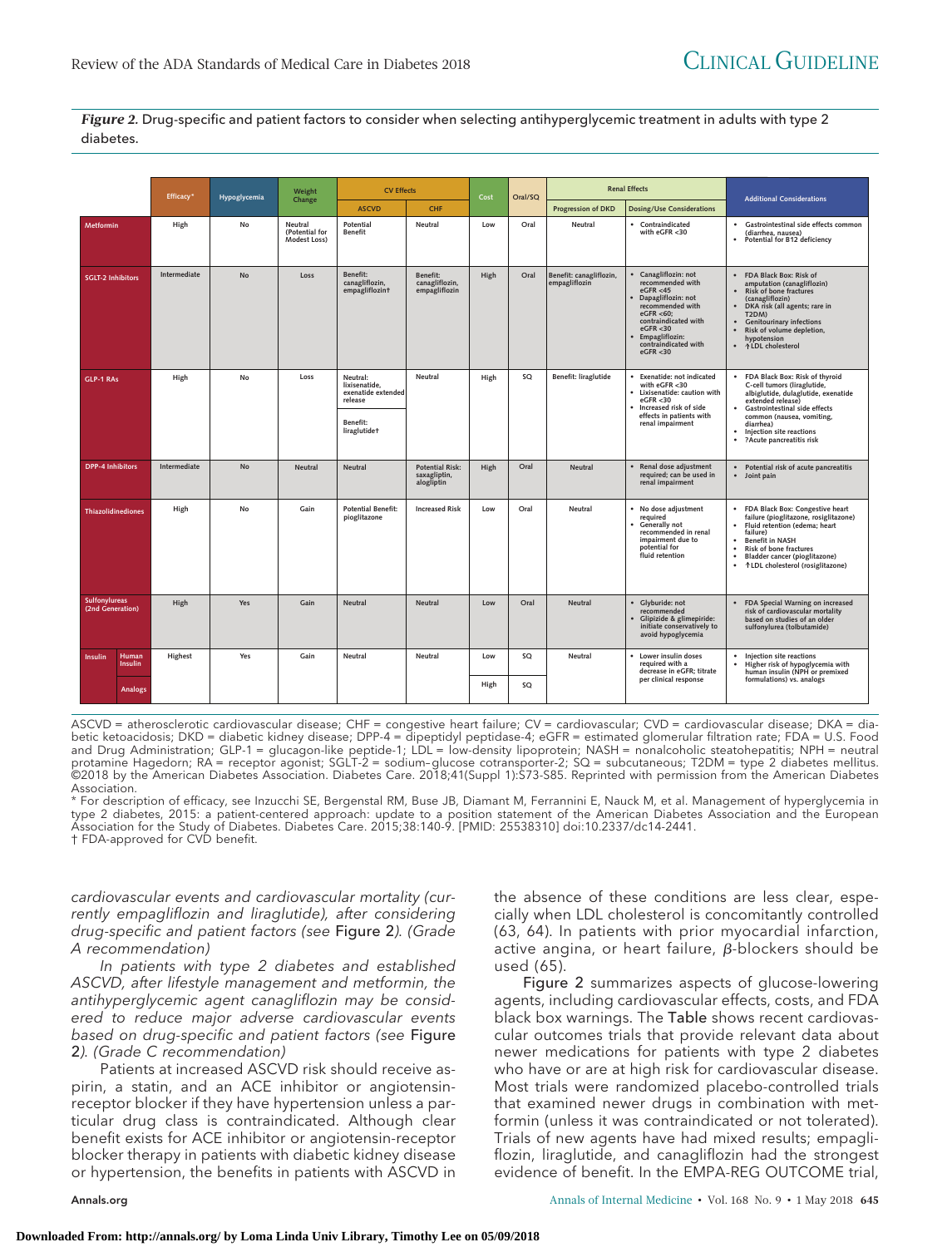#### *Table.* CVOTs Completed After Issuance of the FDA 2008 Guidance\*

|                                                                  | <b>DPP-4 Inhibitors</b>                                                  |                                                                         |                                        | <b>GLP-1 Receptor Agonists</b>                          |                                                                                                                                             |  |
|------------------------------------------------------------------|--------------------------------------------------------------------------|-------------------------------------------------------------------------|----------------------------------------|---------------------------------------------------------|---------------------------------------------------------------------------------------------------------------------------------------------|--|
|                                                                  | <b>SAVOR-TIMI 53</b><br>$(n = 16 492)$                                   | <b>EXAMINE</b><br>$(n = 5380)$                                          | <b>TECOS</b><br>$(n = 14671)$          | <b>ELIXA</b><br>$(n = 6068)$                            | <b>LEADER</b><br>$(n = 9340)$                                                                                                               |  |
| Intervention                                                     | Saxagliptin/placebo                                                      | Alogliptin/placebo                                                      | Sitagliptin/placebo                    | Lixisenatide/placebo                                    | Liraglutide/placebo                                                                                                                         |  |
| Main inclusion criteria                                          | Type 2 diabetes and<br>history of or<br>multiple risk factors<br>for CVD | Type 2 diabetes<br>and ACS within<br>15-90 days before<br>randomization | Type 2 diabetes<br>and preexisting CVD | Type 2 diabetes<br>and history of ACS<br>$(<$ 180 days) | Type 2 diabetes<br>and preexisting<br>CVD, kidney disease,<br>or HF at ≥50 years of<br>age or cardiovascular<br>risk at ≥60 years<br>of age |  |
| A1C inclusion criteria (%)                                       | $\geq 6.5$                                                               | $6.5 - 11.0$                                                            | $6.5 - 8.0$                            | $5.5 - 11.0$                                            | $\geq 7.0$                                                                                                                                  |  |
| Age (years)‡                                                     | 65.1                                                                     | 61.0                                                                    | 65.4                                   | 60.3                                                    | 64.3                                                                                                                                        |  |
| Diabetes duration (years)‡                                       | 10.3                                                                     | 7.1                                                                     | 11.6                                   | 9.3                                                     | 12.8                                                                                                                                        |  |
| Median follow-up (years)                                         | 2.1                                                                      | 1.5                                                                     | 3.0                                    | 2.1                                                     | 3.8                                                                                                                                         |  |
| Statin use (%)                                                   | 78                                                                       | 91                                                                      | 80                                     | 93                                                      | 72                                                                                                                                          |  |
| Metformin use (%)                                                | 70                                                                       | 66                                                                      | 82                                     | 66                                                      | 76                                                                                                                                          |  |
| Prior CVD/CHF (%)                                                | 78/13                                                                    | 100/28                                                                  | 74/18                                  | 100/22                                                  | 81/18                                                                                                                                       |  |
| Mean baseline A1C (%)                                            | 8.0                                                                      | 8.0                                                                     | 7.2                                    | 7.7                                                     | 8.7                                                                                                                                         |  |
| Mean difference in A1C between<br>groups at end of treatment (%) | $-0.3$ §                                                                 | $-0.3$ §                                                                | $-0.3$ §                               | $-0.3$ §                                                | $-0.4$ §                                                                                                                                    |  |
| Year started/reported                                            | 2010/2013                                                                | 2009/2013                                                               | 2008/2015                              | 2010/2015                                               | 2010/2016                                                                                                                                   |  |
| Primary outcome**                                                | 3-point MACE<br>$1.00(0.89 - 1.12)$                                      | 3-point MACE<br>$0.96$ (95% UL $\leq$ 1.16)                             | 4-point MACE<br>$0.98(0.89 - 1.08)$    | 4-point MACE<br>$1.02(0.89 - 1.17)$                     | 3-point MACE<br>$0.87(0.78 - 0.97)$                                                                                                         |  |
| Key secondary outcome**                                          | Expanded MACE                                                            | 4-point MACE                                                            | 3-point MACE                           | Expanded MACE                                           | <b>Expanded MACE</b>                                                                                                                        |  |
|                                                                  | $1.02(0.94 - 1.11)$                                                      | $0.95$ (95% UL $\leq 1.14$ )                                            | $0.99(0.89 - 1.10)$                    | $1.00(0.90 - 1.11)$                                     | $0.88(0.81 - 0.96)$                                                                                                                         |  |
| Cardiovascular death**                                           | $1.03(0.87 - 1.22)$                                                      | $0.85(0.66 - 1.10)$                                                     | $1.03(0.89 - 1.19)$                    | $0.98(0.78 - 1.22)$                                     | $0.78(0.66 - 0.93)$                                                                                                                         |  |
| $M$ <sup>**</sup>                                                | $0.95(0.80 - 1.12)$                                                      | $1.08(0.88 - 1.33)$                                                     | $0.95(0.81 - 1.11)$                    | $1.03(0.87 - 1.22)$                                     | $0.86(0.73 - 1.00)$                                                                                                                         |  |
| Stroke**                                                         | $1.11(0.88-1.39)$                                                        | $0.91(0.55 - 1.50)$                                                     | $0.97(0.79 - 1.19)$                    | $1.12(0.79 - 1.58)$                                     | $0.86(0.71 - 1.06)$                                                                                                                         |  |
| HF hospitalization**                                             | $1.27(1.07-1.51)$                                                        | $1.19(0.90 - 1.58)$                                                     | $1.00(0.83 - 1.20)$                    | $0.96(0.75 - 1.23)$                                     | $0.87(0.73 - 1.05)$                                                                                                                         |  |
| Unstable angina hospitalization**                                | $1.19(0.89 - 1.60)$                                                      | $0.90(0.60 - 1.37)$                                                     | $0.90(0.70 - 1.16)$                    | $1.11(0.47 - 2.62)$                                     | $0.98(0.76 - 1.26)$                                                                                                                         |  |
| All-cause mortality**                                            | $1.11(0.96 - 1.27)$                                                      | $0.88(0.71 - 1.09)$                                                     | $1.01(0.90 - 1.14)$                    | $0.94(0.78 - 1.13)$                                     | $0.85(0.74-0.97)$                                                                                                                           |  |
| Worsening nephropathy******                                      | $1.08(0.88 - 1.32)$                                                      |                                                                         |                                        |                                                         | $0.78(0.67 - 0.92)$                                                                                                                         |  |

— = not assessed/reported; A1C = glycated hemoglobin; ACS = acute coronary syndrome; CANVAS = Canagliflozin Cardiovascular Assessment Study; CANVAS-R = Canagliflozin Cardiovascular Assessment Study-Renal; CHF = congestive heart failure; CKD = chronic kidney disease; CVD = cardiovascular disease; CVOT = cardiovascular outcomes trial; DPP-4 = dipeptidyl peptidase-4; eGFR = estimated glomerular filtration rate; ELIXA = Evaluation of Lixisenatide in Acute Coronary Syndrome; EMPA-REG OUTCOME = BI 10773 (Empagliflozin) Cardiovascular Outcome Event Trial in Type 2 Diabetes Mellitus Patients; EXAMINE = Examination of Cardiovascular Outcomes with Alogliptin versus Standard of Care; EXSCEL = Exenatide Study of Cardiovascular Event Lowering; FDA = U.S. Food and Drug Administration; GLP-1 = glucagon-like peptide-1; HF = heart failure; HR = hazard ratio; LEADER = Liraglutide Effect and Action in Diabetes: Evaluation of Cardiovascular Outcome Results; MACE = major adverse cardiac event; MI = myocardial infarction; QW = once weekly; SAVOR-TIMI 53 = Saxagliptin Assessment of Vascular Outcomes Recorded in Patients with Diabetes Mellitus–Thrombolysis in Myocardial Infarction 53; SGLT2 = sodium–glucose cotransporter-2; SUSTAIN-6 = Trial to Evaluate Cardiovascular and Other Long-term Outcomes with Semaglutide in Subjects With Type 2 Diabetes; TECOS = Trial Evaluating Cardiovascular Outcomes with Sitagliptin; UACR = urinary albumin-creatinine ratio;  $UL = upper$  limit.

©2018 by the American Diabetes Association. Diabetes Care. 2018;41(Suppl 1):S86-S104. Reprinted with permission from the American Diabetes Association.

\* Data from this table were adapted from Cefalu WT, Kaul S, Gerstein HC, Holman RR, Zinman B, Skyler JS, et al. Cardiovascular outcomes trials in type 2 diabetes: where do we go from here? Reflections from a Diabetes Care editors' expert forum. Diabetes Care. 2018;41:14-31. [PMID: 29263194] doi:10.2337/dci17-0057.

† Powered to rule out an HR of 1.8; superiority hypothesis not prespecified.

‡ Age was reported as means in all trials except EXAMINE, which reported medians; diabetes duration was reported as means in all but four trials, with SAVOR-TIMI 53, EXAMINE, and EXSCEL reporting medians and EMPA-REG OUTCOME reporting as percentage of population with diabetes duration >10 years.

§ Significant difference in A1C between groups (P < 0.05). -- A1C change of 0.66% with 0.5 mg and 1.05% with 1 mg dose of semaglutide.

¶ A1C change of 0.30 in EMPA-REG OUTCOME is based on pooled results for both doses (i.e., 0.24% for 10 mg and 0.36% for 25 mg of empagliflozin).

Outcomes reported as HR (95% CI).

†† On the basis of prespecified outcomes, the renal outcomes are not viewed as statistically significant.

‡‡ Truncated data set (prespecified in treating hierarchy as the principal data set for analysis for superiority of all-cause mortality and cardiovascular death in the CANVAS Program).

§§ Nontruncated data set.

---- Truncated integrated data set (refers to pooled data from CANVAS after 20 November 2012 plus CANVAS-R; prespecified in treating hierarchy as the principal data set for analysis for superiority of all-cause mortality and cardiovascular death in the CANVAS Program).

¶¶ Nontruncated integrated data (refers to pooled data from CANVAS, including before 20 November 2012 plus CANVAS-R).

\*\*\* Worsening nephropathy is defined as the new onset of UACR >300 mg/g creatinine or a doubling of the serum creatinine level and an estimated<br>glomerular filtration rate of <45 mL/min/1.73 m<sup>2</sup>, the need for continuous re μmol/L) in SAVOR-TIMI 53. Worsening nephropathy was a prespecified exploratory adjudicated outcome in SAVOR-TIMI 53, LEADER, and SUSTAIN-6 but not in EMPA-REG OUTCOME.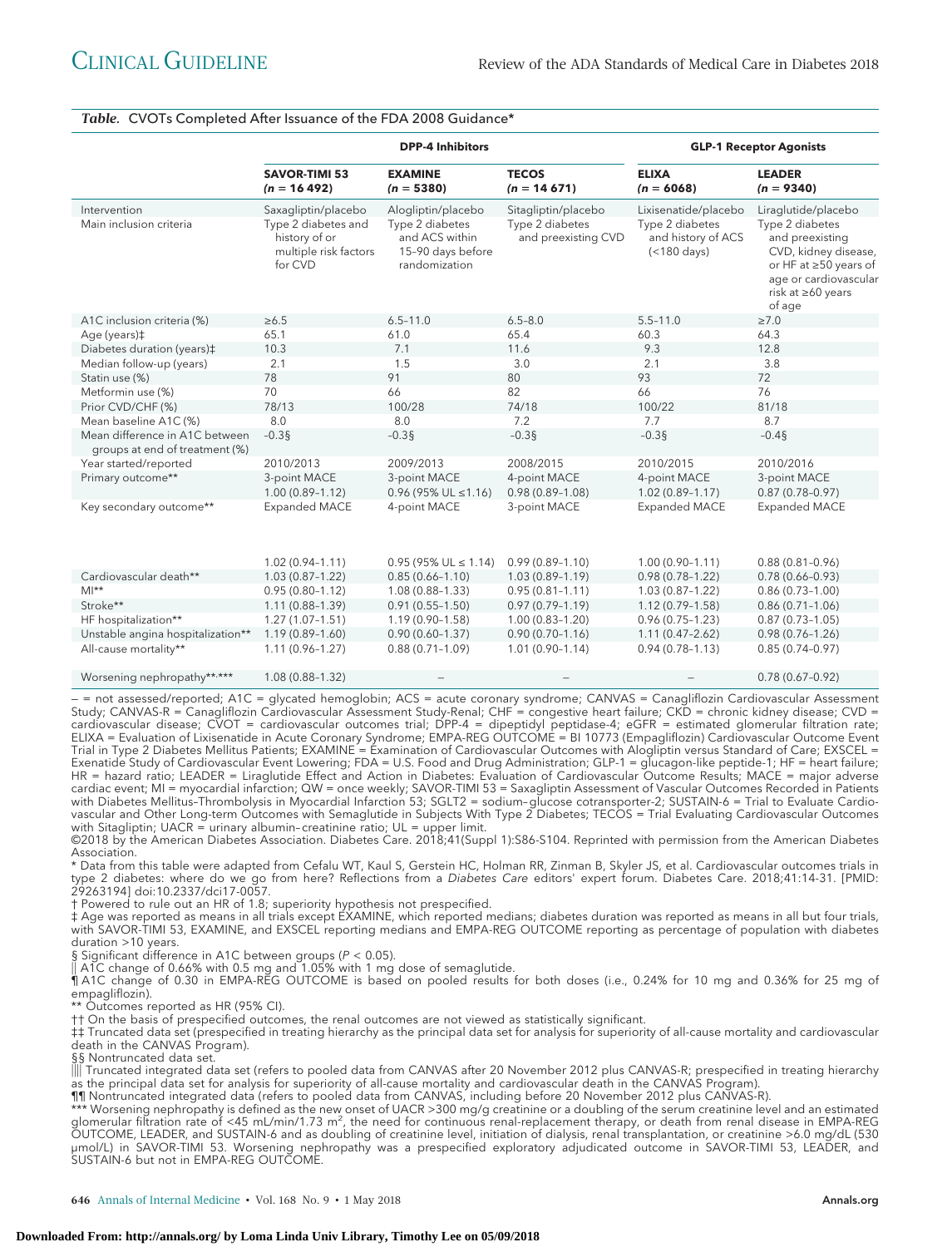#### *Table*—Continued

| <b>GLP-1 Receptor Agonists</b>                                                                                                                 |                                                                                      | <b>SGLT2 Inhibitors</b>                                                                                                                      |                                                                                                                                              |                                                                       |  |  |  |
|------------------------------------------------------------------------------------------------------------------------------------------------|--------------------------------------------------------------------------------------|----------------------------------------------------------------------------------------------------------------------------------------------|----------------------------------------------------------------------------------------------------------------------------------------------|-----------------------------------------------------------------------|--|--|--|
| SUSTAIN-6+<br>$(n = 3297)$                                                                                                                     | <b>EXSCEL</b><br>$(n = 14752)$                                                       | <b>EMPA-REG OUTCOME</b><br>$(n = 7020)$                                                                                                      | <b>CANVAS</b><br>$(n = 4330)$                                                                                                                | <b>CANVAS-R</b><br>$(n = 5812)$                                       |  |  |  |
| Semaglutide/placebo<br>Type 2 diabetes and preexisting<br>CVD, HF, or CKD at ≥50<br>years of age or cardiovascular<br>risk at ≥60 years of age | Exenatide QW/placebo<br>Type 2 diabetes with<br>or without preexisting<br><b>CVD</b> | Empagliflozin/placebo<br>Type 2 diabetes and<br>preexisting CVD with BMI<br>≤45 kg/m <sup>2</sup> and eGFR<br>≥30 mL/min/1.73 m <sup>2</sup> | Canagliflozin/placebo<br>Type 2 diabetes and preexisting CVD at<br>≥30 years of age or ≥2 cardiovascular risk<br>factors at ≥50 years of age |                                                                       |  |  |  |
| $\geq 7.0$                                                                                                                                     | $6.5 - 10.0$                                                                         | $7.0 - 10.0$                                                                                                                                 |                                                                                                                                              | $7.0 - 10.5$                                                          |  |  |  |
| 64.6                                                                                                                                           | 62                                                                                   | 63.1                                                                                                                                         |                                                                                                                                              | 63.3                                                                  |  |  |  |
| 13.9                                                                                                                                           | 12                                                                                   | $57\% > 10$                                                                                                                                  |                                                                                                                                              | 13.5                                                                  |  |  |  |
| 2.1                                                                                                                                            | 3.2                                                                                  | 3.1                                                                                                                                          | 5.7                                                                                                                                          | 2.1                                                                   |  |  |  |
| 73                                                                                                                                             | 74                                                                                   | 77                                                                                                                                           |                                                                                                                                              | 75                                                                    |  |  |  |
| 73                                                                                                                                             | 77                                                                                   | 74                                                                                                                                           |                                                                                                                                              | 77                                                                    |  |  |  |
| 60/24                                                                                                                                          | 73.1/16.2                                                                            | 99/10                                                                                                                                        |                                                                                                                                              | 65.6/14.4                                                             |  |  |  |
| 8.7                                                                                                                                            | 8.0                                                                                  | 8.1                                                                                                                                          |                                                                                                                                              | 8.2                                                                   |  |  |  |
| $-0.7$ or $-1.0$ §                                                                                                                             | $-0.53$ §                                                                            | $-0.3$ §¶                                                                                                                                    |                                                                                                                                              | $-0.58$ §                                                             |  |  |  |
| 2013/2016                                                                                                                                      | 2010/2017                                                                            | 2010/2015                                                                                                                                    |                                                                                                                                              | 2009/2017                                                             |  |  |  |
| 3-point MACE<br>$0.74(0.58-0.95)$                                                                                                              | 3-point MACE<br>$0.91(0.83 - 1.00)$                                                  | 3-point MACE<br>$0.86(0.74-0.99)$                                                                                                            | 3-point MACE<br>$0.86(0.75-0.97)$ **                                                                                                         | Progression to albuminuria††<br>$0.73(0.47-0.77)$                     |  |  |  |
| Expanded MACE                                                                                                                                  | Individual components<br>of MACE (see below)                                         | 4-point MACE                                                                                                                                 | All-cause and<br>cardiovascular mortality<br>(see below)                                                                                     | 40% reduction in<br>composite eGFR, renal<br>replacement, renal death |  |  |  |
| $0.74(0.62 - 0.89)$                                                                                                                            |                                                                                      | $0.89(0.78 - 1.01)$                                                                                                                          |                                                                                                                                              | $0.60(0.47 - 0.77)$                                                   |  |  |  |
| $0.98(0.65 - 1.48)$                                                                                                                            | $0.88(0.76 - 1.02)$                                                                  | $0.62(0.49-0.77)$                                                                                                                            |                                                                                                                                              | $0.96(0.77 - 1.18) \ddagger$                                          |  |  |  |
|                                                                                                                                                |                                                                                      |                                                                                                                                              |                                                                                                                                              | $0.87(0.72 - 1.06)$ §§                                                |  |  |  |
| $0.74(0.51 - 1.08)$                                                                                                                            | $0.97(0.85 - 1.10)$                                                                  | $0.87(0.70-1.09)$                                                                                                                            | $0.85(0.65 - 1.11)$                                                                                                                          | $0.85(0.61 - 1.19)$                                                   |  |  |  |
| $0.61(0.38-0.99)$                                                                                                                              | $0.85(0.70-1.03)$                                                                    | $1.18(0.89 - 1.56)$                                                                                                                          | $0.97(0.70-1.35)$                                                                                                                            | $0.82(0.57 - 1.18)$                                                   |  |  |  |
| $1.11(0.77-1.61)$                                                                                                                              | $0.94(0.78 - 1.13)$                                                                  | $0.65(0.50-0.85)$                                                                                                                            | $0.77(0.55 - 1.08)$                                                                                                                          | HR 0.56 (0.38-0.83)                                                   |  |  |  |
| $0.82(0.47 - 1.44)$                                                                                                                            | $1.05(0.94 - 1.18)$                                                                  | $0.99(0.74 - 1.34)$                                                                                                                          |                                                                                                                                              |                                                                       |  |  |  |
| $1.05(0.74 - 1.50)$                                                                                                                            | $0.86(0.77-0.97)$                                                                    | $0.68(0.57-0.82)$                                                                                                                            |                                                                                                                                              | $0.87(0.74 - 1.01)$<br>$0.90(0.76 - 1.07)$ ¶¶                         |  |  |  |
| $0.64(0.46 - 0.88)$                                                                                                                            |                                                                                      | $0.61(0.53 - 0.70)$                                                                                                                          |                                                                                                                                              | $0.60(0.47 - 0.77)$                                                   |  |  |  |

empagliflozin reduced the composite outcome of myocardial infarction, stroke, and cardiovascular death by 14% and cardiovascular death by 38% (66). The FDA recently added a new indication for empagliflozin to reduce the risk for cardiovascular death in adults with type 2 diabetes and cardiovascular disease. In the LEADER (Liraglutide Effect and Action in Diabetes: Evaluation of Cardiovascular Outcome Results) trial, the primary composite outcome (myocardial infarction, stroke, or cardiovascular death) occurred in fewer participants in the liraglutide group than the placebo group (13% vs. 14.9%) (67). Deaths due to cardiovascular causes were also reduced in the liraglutide group (4.7%) compared with the placebo group (6.0%) (67). The FDA recently approved use of liraglutide to reduce risk for major adverse cardiovascular events, myocardial infarction, stroke, and cardiovascular death in adults with type 2 diabetes and established cardiovascular disease. The combined results from CANVAS (Canagliflozin Cardiovascular Assessment Study) and the CANVAS renal end points trial (CANVAS-R) found that, compared with placebo, canagliflozin reduced the composite outcome of cardiovascular death, myocardial infarction, or stroke (68). The observed reduction for cardiovascular death alone was not statistically significant (hazard ratio, 0.87 [CI, 0.72 to 1.06]) (68).

### **LIFESTYLE INTERVENTIONS**

Lifestyle interventions, including weight loss, increased physical activity, medical nutrition therapy, and smoking cessation, may beneficially modify ASCVD risk factors in some patients. Intensive lifestyle intervention focusing on weight loss through decreased caloric intake and increased physical activity as performed in the Look AHEAD (Action for Health in Diabetes) trial may improve glucose control, fitness, and some ASCVD risk factors (69). In obese persons with type 2 diabetes, weight loss greater than 5% is needed to produce beneficial outcomes in glycemic control, lipids, and blood pressure, and sustained weight loss greater than 7% is optimal (70).

Smokers with diabetes and persons with diabetes who are exposed to secondhand smoke have heightened risk for ASCVD as well as premature death and microvascular complications. Routine and thorough assessment of tobacco use is essential to prevent smoking or encourage cessation.

From St. Mark's Hospital and St. Mark's Diabetes Center, Salt Lake City, Utah (J.J.C.); University of North Dakota School of Medicine and Health Sciences, Grand Forks, North Dakota (E.L.J.); SinfoníaRx, Tucson, Arizona (S.L.); Glytec, Marco Island, Florida (A.S.R.); Touro University College of Osteopathic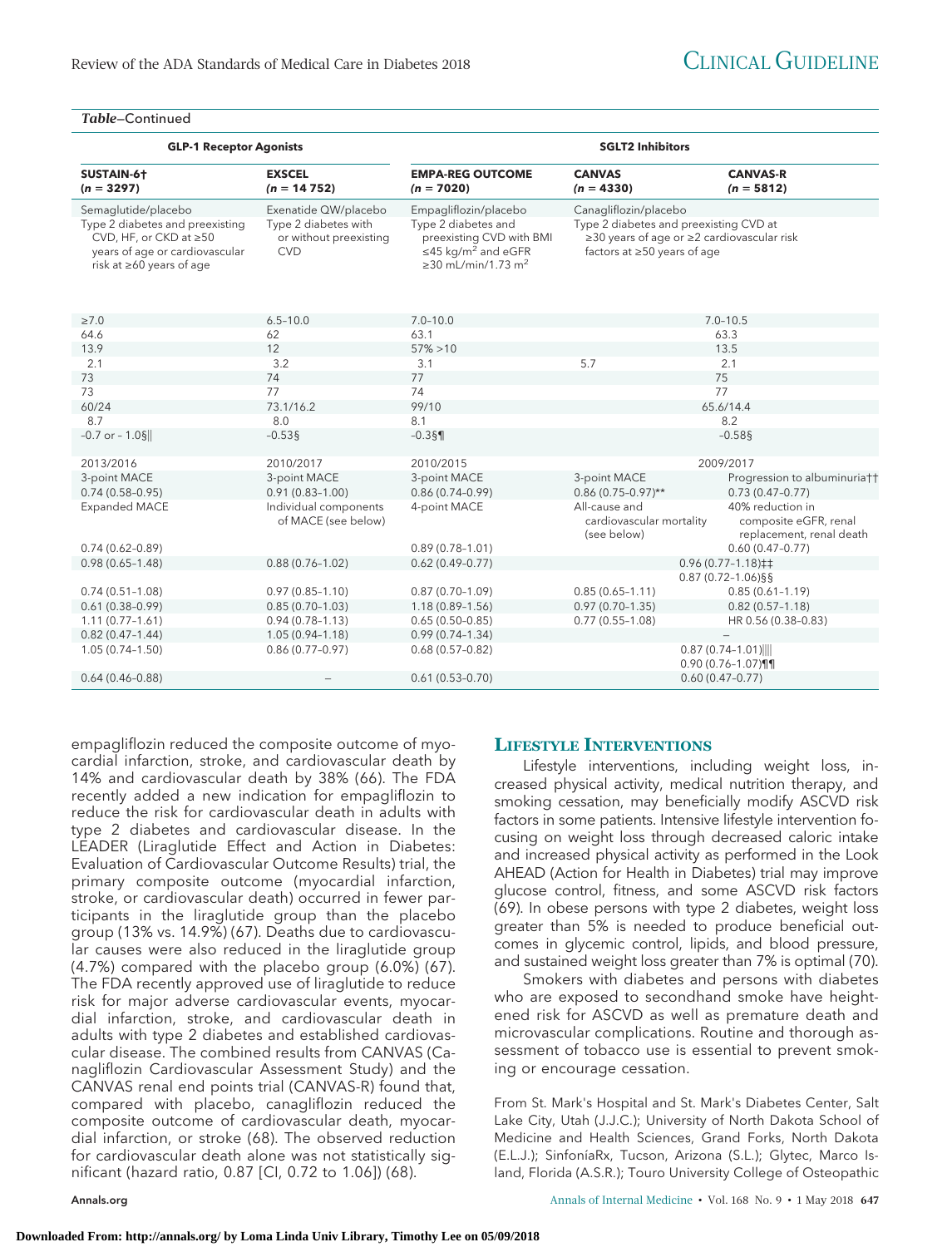Medicine, Vallejo, California (J.H.S.); and Utah State University, Taylorsville, Utah (L.P.).

**Acknowledgment:** The authors thank Sarah Bradley; Matt Petersen; and Erika Gebel Berg, PhD, for their invaluable assistance in the reviewing and editing of this manuscript. The full Standards of Medical Care in Diabetes—2018 was developed by the ADA's Professional Practice Committee: Rita R. Kalyani, MD, MHS (Chair); Christopher Cannon, MD; Andrea L. Cherrington, MD, MPH; Donald R. Coustan, MD; Ian de Boer, MD, MS; Hope Feldman, CRNP, FNP-BC; Judith Fradkin, MD; David Maahs, MD, PhD; Melinda Maryniuk, Med, RD, CDE; Medha N. Munshi, MD; Joshua J. Neumiller, PharmD, CDE; and Guillermo E. Umpierrez. ADA staff support includes Erika Gebel Berg, PhD; Tamara Darsow, PhD; Matt Petersen; Sacha Uelmen, RDN, CDE; and William T. Cefalu, MD.

**Disclosures:** Dr. Chamberlain reports other support from Novo Nordisk, Sanofi Aventis, Janssen, and Merck outside the submitted work. Dr. Johnson reports personal fees from Novo Nordisk, Medtronic, and Sanofi outside the submitted work. Dr. Rhinehart reports employment with and stock ownership in Glytec. Dr. Shubrook reports personal fees from Novo Nordisk, Lilly Diabetes, and Intarcia outside the submitted work. Authors not named here have disclosed no conflicts of interest. Disclosures can also be viewed at [www.acponline.org](http://www.acponline.org/authors/icmje/ConflictOfInterestForms.do?msNum=M18-0222) [/authors/icmje/ConflictOfInterestForms.do?msNum=M18-0222.](http://www.acponline.org/authors/icmje/ConflictOfInterestForms.do?msNum=M18-0222)

**Requests for Single Reprints:** James J. Chamberlain, MD, St. Mark's Hospital and St. Mark's Diabetes Center, Internal Medicine at St. Mark's, 1160 East 3900 South, Suite 1200, Salt Lake City, UT 84124; e-mail, [jimchammd@yahoo.com.](mailto:jimchammd@yahoo.com)

Current author addresses and author contributions are available at [Annals.org.](http://www.annals.org)

#### **References**

1. Rawshani A, Rawshani A, Franzén S, Eliasson B, Svensson AM, Miftaraj M, et al. Mortality and cardiovascular disease in type 1 and type 2 diabetes. N Engl J Med. 2017;376:1407-18. [PMID: 28402770] doi:10.1056/NEJMoa1608664

2. Gregg EW, Li Y, Wang J, Burrows NR, Ali MK, Rolka D, et al. Changes in diabetes-related complications in the United States, 1990 –2010. N Engl J Med. 2014;370:1514-23. [PMID: 24738668] doi:10.1056/NEJMoa1310799

3. Ford ES, Ajani UA, Croft JB, Critchley JA, Labarthe DR, Kottke TE, et al. Explaining the decrease in U.S. deaths from coronary disease, 1980 –2000. N Engl J Med. 2007;356:2388-98. [PMID: 17554120]

4. Whelton PK, Carey RM, Aronow WS, Casey DE Jr, Collins KJ, Dennison Himmelfarb C, et al. 2017 ACC/AHA/AAPA/ABC/ACPM/ AGS/APhA/ASH/ASPC/NMA/PCNA guideline for the prevention, detection, evaluation, and management of high blood pressure in adults: a report of the American College of Cardiology/American Heart Association Task Force on Clinical Practice Guidelines. J Am Coll Cardiol. 2017. [PMID: 29146535] doi:10.1016/j.jacc.2017.11 .006

5. de Boer IH, Bangalore S, Benetos A, Davis AM, Michos ED, Muntner P, et al. Diabetes and hypertension: a position statement by the American Diabetes Association. Diabetes Care. 2017;40:1273-84. [PMID: 28830958] doi:10.2337/dci17-0026

6. Cushman WC, Evans GW, Byington RP, Goff DC Jr, Grimm RH Jr, Cutler JA, et al; ACCORD Study Group. Effects of intensive bloodpressure control in type 2 diabetes mellitus. N Engl J Med. 2010; 362:1575-85. [PMID: 20228401] doi:10.1056/NEJMoa1001286

7. Wright JT Jr, Williamson JD, Whelton PK, Snyder JK, Sink KM, Rocco MV, et al; SPRINT Research Group. A randomized trial of intensive versus standard blood-pressure control. N Engl J Med. 2015; 373:2103-16. [PMID: 26551272] doi:10.1056/NEJMoa1511939

8. Hansson L, Zanchetti A, Carruthers SG, Dahlöf B, Elmfeldt D, Julius S, et al. Effects of intensive blood-pressure lowering and lowdose aspirin in patients with hypertension: principal results of the Hypertension Optimal Treatment (HOT) randomised trial. HOT Study Group. Lancet. 1998;351:1755-62. [PMID: 9635947]

9. Patel A, MacMahon S, Chalmers J, Neal B, Woodward M, Billot L, et al; ADVANCE Collaborative Group. Effects of a fixed combination of perindopril and indapamide on macrovascular and microvascular outcomes in patients with type 2 diabetes mellitus (the ADVANCE trial): a randomised controlled trial. Lancet. 2007;370:829-40. [PMID: 17765963]

10. Bakris GL. The implications of blood pressure measurement methods on treatment targets for blood pressure. Circulation. 2016; 134:904-5. [PMID: 27576778] doi:10.1161/CIRCULATIONAHA.116 .022536

11. James PA, Oparil S, Carter BL, Cushman WC, Dennison-Himmelfarb C, Handler J, et al. 2014 evidence-based guideline for the management of high blood pressure in adults: report from the panel members appointed to the Eighth Joint National Committee (JNC 8). JAMA. 2014;311:507-20. [PMID: 24352797] doi:10.1001/ jama.2013.284427

12. Valencia WM, Florez H. Pharmacological treatment of diabetes in older people. Diabetes Obes Metab. 2014;16:1192-203. [PMID: 25073699] doi:10.1111/dom.12362

13. Cespedes EM, Hu FB, Tinker L, Rosner B, Redline S, Garcia L, et al. Multiple healthful dietary patterns and type 2 diabetes in the Women's Health Initiative. Am J Epidemiol. 2016;183:622-33. [PMID: 26940115] doi:10.1093/aje/kwv241

14. Bray GA, Vollmer WM, Sacks FM, Obarzanek E, Svetkey LP, Appel LJ; DASH Collaborative Research Group. A further subgroup analysis of the effects of the DASH diet and three dietary sodium levels on blood pressure: results of the DASH-Sodium Trial. Am J Cardiol. 2004;94:222-7. [PMID: 15246908]

15. Eckel RH, Jakicic JM, Ard JD, de Jesus JM, Houston Miller N, Hubbard VS, et al; American College of Cardiology/American Heart Association Task Force on Practice Guidelines. 2013 AHA/ACC guideline on lifestyle management to reduce cardiovascular risk: a report of the American College of Cardiology/American Heart Association Task Force on Practice Guidelines. Circulation. 2014;129:S76- 99. [PMID: 24222015] doi:10.1161/01.cir.0000437740.48606.d1

16. Thomas MC, Moran J, Forsblom C, Harjutsalo V, Thorn L, Ahola A, et al; FinnDiane Study Group. The association between dietary sodium intake, ESRD, and all-cause mortality in patients with type 1 diabetes. Diabetes Care. 2011;34:861-6. [PMID: 21307382] doi:10 .2337/dc10-1722

17. Ekinci EI, Clarke S, Thomas MC, Moran JL, Cheong K, MacIsaac RJ, et al. Dietary salt intake and mortality in patients with type 2 diabetes. Diabetes Care. 2011;34:703-9. [PMID: 21289228] doi:10 .2337/dc10-1723

18. Sacks FM, Lichtenstein AH, Wu JHY, Appel LJ, Creager MA, Kris-Etherton PM, et al; American Heart Association. Dietary fats and cardiovascular disease: a presidential advisory from the American Heart Association. Circulation. 2017;136:e1-23. [PMID: 28620111] doi:10 .1161/CIR.0000000000000510

19. Harris WS, Mozaffarian D, Rimm E, Kris-Etherton P, Rudel LL, Appel LJ, et al. Omega-6 fatty acids and risk for cardiovascular disease: a science advisory from the American Heart Association Nutrition Subcommittee of the Council on Nutrition, Physical Activity, and Metabolism; Council on Cardiovascular Nursing; and Council on Epidemiology and Prevention. Circulation. 2009;119:902-7. [PMID: 19171857] doi:10.1161/CIRCULATIONAHA.108.191627

20. Crochemore IC, Souza AF, de Souza AC, Rosado EL. @-3 polyunsaturated fatty acid supplementation does not influence body composition, insulin resistance, and lipemia in women with type 2 diabetes and obesity. Nutr Clin Pract. 2012;27:553-60. [PMID: 22661243] doi:10.1177/0884533612444535

**648** Annals of Internal Medicine • Vol. 168 No. 9 • 1 May 2018 [Annals.org](http://www.annals.org)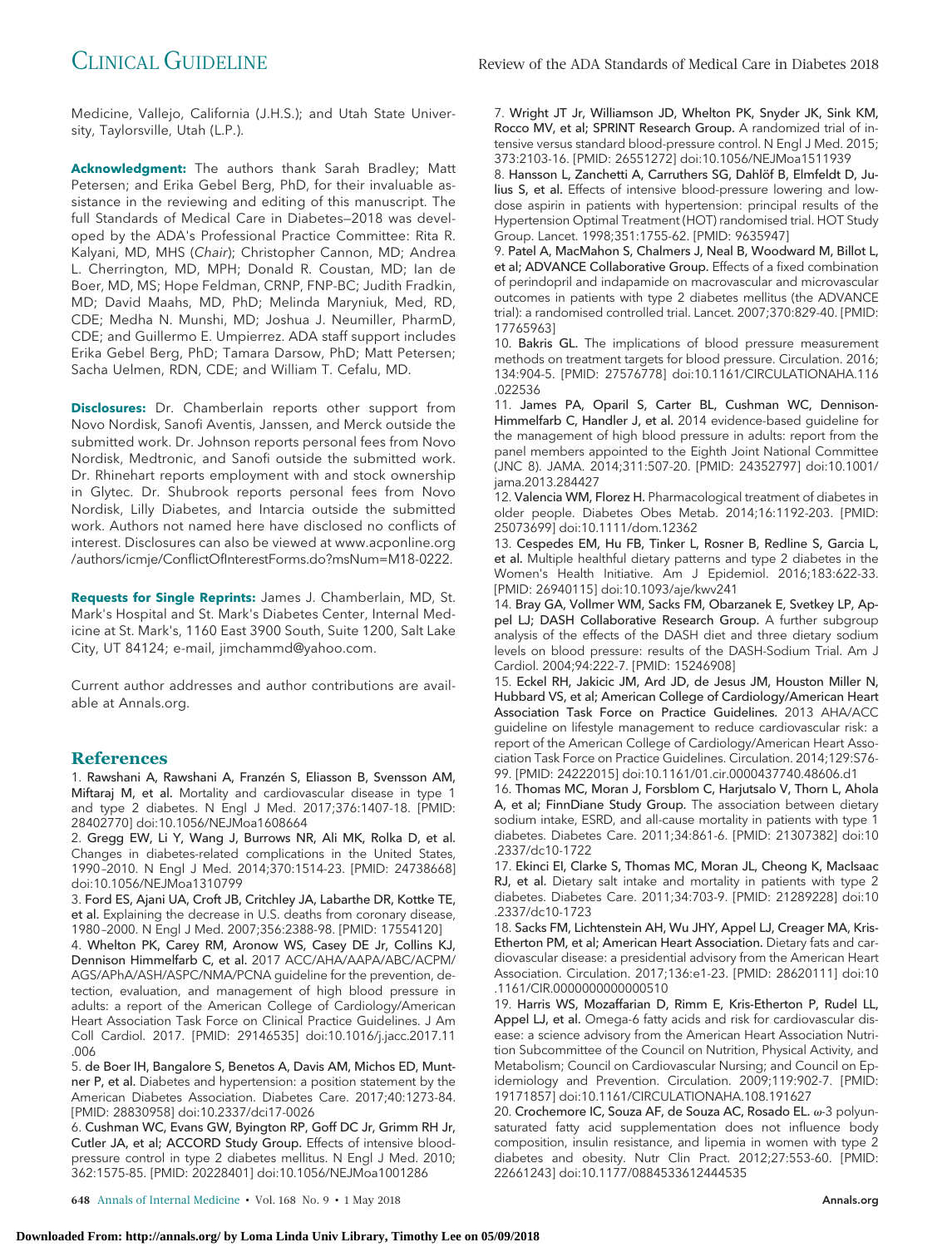21. Holman RR, Paul S, Farmer A, Tucker L, Stratton IM, Neil HA; Atorvastatin in Factorial with Omega-3 EE90 Risk Reduction in Diabetes Study Group. Atorvastatin in factorial with omega-3 EE90 risk reduction in diabetes (AFORRD): a randomised controlled trial. Diabetologia. 2009;52:50-9. [PMID: 19002433] doi:10.1007/s00125-008 -1179-5

22. Kromhout D, Geleijnse JM, de Goede J, Oude Griep LM, Mulder BJ, de Boer MJ, et al. n-3 fatty acids, ventricular arrhythmia-related events, and fatal myocardial infarction in postmyocardial infarction patients with diabetes. Diabetes Care. 2011;34:2515-20. [PMID: 22110169] doi:10.2337/dc11-0896

23. Bosch J, Gerstein HC, Dagenais GR, Díaz R, Dyal L, Jung H, et al; ORIGIN Trial Investigators. n-3 fatty acids and cardiovascular outcomes in patients with dysglycemia. N Engl J Med. 2012;367:309- 18. [PMID: 22686415] doi:10.1056/NEJMoa1203859

24. Estruch R, Ros E, Salas-Salvadó J, Covas MI, Corella D, Arós F, et al; PREDIMED Study Investigators. Primary prevention of cardiovascular disease with a Mediterranean diet. N Engl J Med. 2013;368: 1279-90. [PMID: 23432189] doi:10.1056/NEJMoa1200303

25. Brehm BJ, Lattin BL, Summer SS, Boback JA, Gilchrist GM, Jandacek RJ, et al. One-year comparison of a high-monounsaturated fat diet with a high-carbohydrate diet in type 2 diabetes. Diabetes Care. 2009;32:215-20. [PMID: 18957534] doi:10.2337/dc08-0687

26. Shai I, Schwarzfuchs D, Henkin Y, Shahar DR, Witkow S, Greenberg I, et al; Dietary Intervention Randomized Controlled Trial (DIRECT) Group. Weight loss with a low-carbohydrate, Mediterranean, or low-fat diet. N Engl J Med. 2008;359:229-41. [PMID: 18635428] doi:10.1056/NEJMoa0708681

27. Brunerova L, Smejkalova V, Potockova J, Andel M. A comparison of the influence of a high-fat diet enriched in monounsaturated fatty acids and conventional diet on weight loss and metabolic parameters in obese non-diabetic and type 2 diabetic patients. Diabet Med. 2007;24:533-40. [PMID: 17381504]

28. Bloomfield HE, Koeller E, Greer N, MacDonald R, Kane R, Wilt TJ. Effects on health outcomes of a Mediterranean diet with no restriction on fat intake: a systematic review and meta-analysis. Ann Intern Med. 2016;165:491-500. [PMID: 27428849] doi:10.7326 /M16-0361

29. Jacobson TA, Maki KC, Orringer CE, Jones PH, Kris-Etherton P, Sikand G, et al; NLA Expert Panel. National Lipid Association recommendations for patient-centered management of dyslipidemia: part 2. J Clin Lipidol. 2015;9:S1-122. [PMID: 26699442] doi:10.1016/j.jacl .2015.09.002

30. Lam T, Burns K, Dennis M, Cheung NW, Gunton JE. Assessment of cardiovascular risk in diabetes: risk scores and provocative testing. World J Diabetes. 2015;6:634-41. [PMID: 25987961] doi:10.4239/ wjd.v6.i4.634

31. Mihaylova B, Emberson J, Blackwell L, Keech A, Simes J, Barnes EH, et al; Cholesterol Treatment Trialists' (CTT) Collaborators. The effects of lowering LDL cholesterol with statin therapy in people at low risk of vascular disease: meta-analysis of individual data from 27 randomised trials. Lancet. 2012;380:581-90. [PMID: 22607822] doi: 10.1016/S0140-6736(12)60367-5

32. Baigent C, Keech A, Kearney PM, Blackwell L, Buck G, Pollicino C, et al; Cholesterol Treatment Trialists' (CTT) Collaborators. Efficacy and safety of cholesterol-lowering treatment: prospective metaanalysis of data from 90,056 participants in 14 randomised trials of statins. Lancet. 2005;366:1267-78. [PMID: 16214597]

33. Collins R, Armitage J, Parish S, Sleigh P, Peto R; Heart Protection Study Collaborative Group. MRC/BHF Heart Protection Study of cholesterol-lowering with simvastatin in 5963 people with diabetes: a randomised placebo-controlled trial. Lancet. 2003;361:2005-16. [PMID: 12814710]

34. Taylor F, Huffman MD, Macedo AF, Moore TH, Burke M, Davey Smith G, et al. Statins for the primary prevention of cardiovascular disease. Cochrane Database Syst Rev. 2013:CD004816. [PMID: 23440795] doi:10.1002/14651858.CD004816.pub5

35. Carter AA, Gomes T, Camacho X, Juurlink DN, Shah BR, Mamdani MM. Risk of incident diabetes among patients treated with statins: population based study. BMJ. 2013;346:f2610. [PMID: 23704171] doi:10.1136/bmj.f2610

36. Shepherd J, Barter P, Carmena R, Deedwania P, Fruchart JC, Haffner S, et al. Effect of lowering LDL cholesterol substantially below currently recommended levels in patients with coronary heart disease and diabetes: the Treating to New Targets (TNT) study. Diabetes Care. 2006;29:1220-6. [PMID: 16731999]

37. Cannon CP, Braunwald E, McCabe CH, Rader DJ, Rouleau JL, Belder R, et al; Pravastatin or Atorvastatin Evaluation and Infection Therapy-Thrombolysis in Myocardial Infarction 22 Investigators. Intensive versus moderate lipid lowering with statins after acute coronary syndromes. N Engl J Med. 2004;350:1495-504. [PMID: 15007110]

38. Cannon CP, Blazing MA, Giugliano RP, McCagg A, White JA, Theroux P, et al; IMPROVE-IT Investigators. Ezetimibe added to statin therapy after acute coronary syndromes. N Engl J Med. 2015;372: 2387-97. [PMID: 26039521] doi:10.1056/NEJMoa1410489

39. Sabatine MS, Giugliano RP, Keech AC, Honarpour N, Wiviott SD, Murphy SA, et al; FOURIER Steering Committee and Investigators. Evolocumab and clinical outcomes in patients with cardiovascular disease. N Engl J Med. 2017;376:1713-22. [PMID: 28304224] doi:10 .1056/NEJMoa1615664

40. Moriarty PM, Jacobson TA, Bruckert E, Thompson PD, Guyton JR, Baccara-Dinet MT, et al. Efficacy and safety of alirocumab, a monoclonal antibody to PCSK9, in statin-intolerant patients: design and rationale of ODYSSEY ALTERNATIVE, a randomized phase 3 trial. J Clin Lipidol. 2014;8:554-61. [PMID: 25499937] doi:10.1016/j .jacl.2014.09.007

41. Zhang XL, Zhu QQ, Zhu L, Chen JZ, Chen QH, Li GN, et al. Safety and efficacy of anti-PCSK9 antibodies: a meta-analysis of 25 randomized, controlled trials. BMC Med. 2015;13:123. [PMID: 26099511] doi:10.1186/s12916-015-0358-8

42. Berglund L, Brunzell JD, Goldberg AC, Goldberg IJ, Sacks F, Murad MH, et al; Endocrine Society. Evaluation and treatment of hypertriglyceridemia: an Endocrine Society clinical practice guideline. J Clin Endocrinol Metab. 2012;97:2969-89. [PMID: 22962670] doi:10.1210/jc.2011-3213

43. Ginsberg HN, Elam MB, Lovato LC, Crouse JR 3rd, Leiter LA, Linz P, et al; ACCORD Study Group. Effects of combination lipid therapy in type 2 diabetes mellitus. N Engl J Med. 2010;362:1563-74. [PMID: 20228404] doi:10.1056/NEJMoa1001282

44. Boden WE, Probstfield JL, Anderson T, Chaitman BR, Desvignes-Nickens P, Koprowicz K, et al; AIM-HIGH Investigators. Niacin in patients with low HDL cholesterol levels receiving intensive statin therapy. N Engl J Med. 2011;365:2255-67. [PMID: 22085343] doi:10 .1056/NEJMoa1107579

45. Rajpathak SN, Kumbhani DJ, Crandall J, Barzilai N, Alderman M, Ridker PM. Statin therapy and risk of developing type 2 diabetes: a meta-analysis. Diabetes Care. 2009;32:1924-9. [PMID: 19794004] doi:10.2337/dc09-0738

46. Sattar N, Preiss D, Murray HM, Welsh P, Buckley BM, de Craen AJ, et al. Statins and risk of incident diabetes: a collaborative metaanalysis of randomised statin trials. Lancet. 2010;375:735-42. [PMID: 20167359] doi:10.1016/S0140-6736(09)61965-6

47. Ridker PM, Pradhan A, MacFadyen JG, Libby P, Glynn RJ. Cardiovascular benefits and diabetes risks of statin therapy in primary prevention: an analysis from the JUPITER trial. Lancet. 2012;380:565- 71. [PMID: 22883507] doi:10.1016/S0140-6736(12)61190-8

48. Richardson K, Schoen M, French B, Umscheid CA, Mitchell MD, Arnold SE, et al. Statins and cognitive function: a systematic review. Ann Intern Med. 2013;159:688-97. [PMID: 24247674] doi:10.7326/ 0003-4819-159-10-201311190-00007

49. Baigent C, Blackwell L, Collins R, Emberson J, Godwin J, Peto R, et al; Antithrombotic Trialists' (ATT) Collaboration. Aspirin in the primary and secondary prevention of vascular disease: collaborative meta-analysis of individual participant data from randomised trials. Lancet. 2009;373:1849-60. [PMID: 19482214] doi:10.1016/S0140 -6736(09)60503-1

50. Perk J, De Backer G, Gohlke H, Graham I, Reiner Z, Verschuren M, et al; European Association for Cardiovascular Prevention & Re-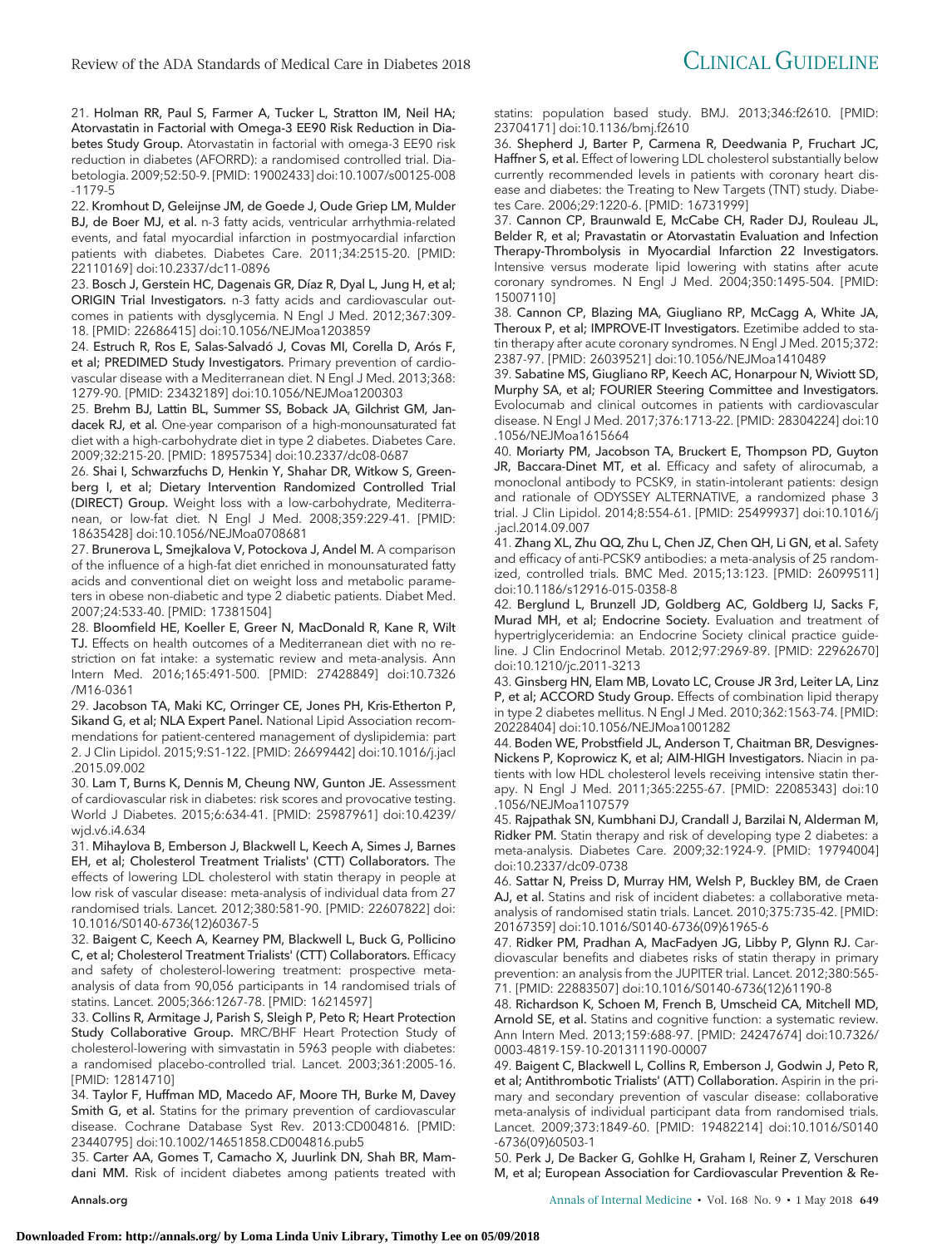habilitation (EACPR). European guidelines on cardiovascular disease prevention in clinical practice (version 2012). The Fifth Joint Task Force of the European Society of Cardiology and Other Societies on Cardiovascular Disease Prevention in Clinical Practice (constituted by representatives of nine societies and by invited experts). Eur Heart J. 2012;33:1635-701. [PMID: 22555213] doi:10.1093/eurheartj/ehs092 51. Belch J, MacCuish A, Campbell I, Cobbe S, Taylor R, Prescott R, et al; Prevention of Progression of Arterial Disease and Diabetes Study Group. The Prevention of Progression of Arterial Disease and Diabetes (POPADAD) trial: factorial randomised placebo controlled trial of aspirin and antioxidants in patients with diabetes and asymptomatic peripheral arterial disease. BMJ. 2008;337:a1840. [PMID: 18927173] doi:10.1136/bmj.a1840

52. Zhang C, Sun A, Zhang P, Wu C, Zhang S, Fu M, et al. Aspirin for primary prevention of cardiovascular events in patients with diabetes: a meta-analysis. Diabetes Res Clin Pract. 2010;87:211-8. [PMID: 19853947] doi:10.1016/j.diabres.2009.09.029

53. De Berardis G, Sacco M, Strippoli GF, Pellegrini F, Graziano G, Tognoni G, et al. Aspirin for primary prevention of cardiovascular events in people with diabetes: meta-analysis of randomised controlled trials. BMJ. 2009;339:b4531. [PMID: 19897665] doi:10.1136/ bmj.b4531

54. Bibbins-Domingo K; U.S. Preventive Services Task Force. Aspirin use for the primary prevention of cardiovascular disease and colorectal cancer: U.S. Preventive Services Task Force recommendation statement. Ann Intern Med. 2016;164:836-45. [PMID: 27064677] doi: 10.7326/M16-0577

55. Campbell CL, Smyth S, Montalescot G, Steinhubl SR. Aspirin dose for the prevention of cardiovascular disease: a systematic review. JAMA. 2007;297:2018-24. [PMID: 17488967]

56. Vandvik PO, Lincoff AM, Gore JM, Gutterman DD, Sonnenberg FA, Alonso-Coello P, et al. Primary and secondary prevention of cardiovascular disease: antithrombotic therapy and prevention of thrombosis, 9th ed: American College of Chest Physicians evidencebased clinical practice guidelines. Chest. 2012;141:e637S-68S. [PMID: 22315274] doi:10.1378/chest.11-2306

57. Bhatt DL, Bonaca MP, Bansilal S, Angiolillo DJ, Cohen M, Storey RF, et al. Reduction in ischemic events with ticagrelor in diabetic patients with prior myocardial infarction in PEGASUS-TIMI 54. J Am Coll Cardiol. 2016;67:2732-40. [PMID: 27046160] doi:10.1016/j.jacc .2016.03.529

58. Bax JJ, Young LH, Frye RL, Bonow RO, Steinberg HO, Barrett EJ; ADA. Screening for coronary artery disease in patients with diabetes. Diabetes Care. 2007;30:2729-36. [PMID: 17901530]

59. Boden WE, O'Rourke RA, Teo KK, Hartigan PM, Maron DJ, Kostuk WJ, et al; COURAGE Trial Research Group. Optimal medical therapy with or without PCI for stable coronary disease. N Engl J Med. 2007;356:1503-16. [PMID: 17387127]

60. Frye RL, August P, Brooks MM, Hardison RM, Kelsey SF, MacGregor JM, et al; BARI 2D Study Group. A randomized trial of therapies for type 2 diabetes and coronary artery disease. N Engl J Med. 2009;360:2503-15. [PMID: 19502645] doi:10.1056/NEJMoa 0805796

61. Wackers FJ, Young LH, Inzucchi SE, Chyun DA, Davey JA, Barrett EJ, et al; Detection of Ischemia in Asymptomatic Diabetics Investigators. Detection of silent myocardial ischemia in asymptomatic diabetic subjects: the DIAD study. Diabetes Care. 2004;27:1954-61. [PMID: 15277423]

62. Scognamiglio R, Negut C, Ramondo A, Tiengo A, Avogaro A. Detection of coronary artery disease in asymptomatic patients with type 2 diabetes mellitus. J Am Coll Cardiol. 2006;47:65-71. [PMID: 16386666]

63. Braunwald E, Domanski MJ, Fowler SE, Geller NL, Gersh BJ, Hsia J, et al; PEACE Trial Investigators. Angiotensin-converting-enzyme inhibition in stable coronary artery disease. N Engl J Med. 2004;351: 2058-68. [PMID: 15531767]

64. Yusuf S, Teo K, Anderson C, Pogue J, Dyal L, Copland I, et al; Telmisartan Randomised AssessmeNt Study in ACE iNtolerant subjects with cardiovascular Disease (TRANSCEND) Investigators. Effects of the angiotensin-receptor blocker telmisartan on cardiovascular events in high-risk patients intolerant to angiotensin-converting enzyme inhibitors: a randomised controlled trial. Lancet. 2008;372: 1174-83. [PMID: 18757085] doi:10.1016/S0140-6736(08)61242-8

65. Kezerashvili A, Marzo K, De Leon J. Beta blocker use after acute myocardial infarction in the patient with normal systolic function: when is it "ok" to discontinue? Curr Cardiol Rev. 2012;8:77-84. [PMID: 22845818]

66. Zinman B, Wanner C, Lachin JM, Fitchett D, Bluhmki E, Hantel S, et al; EMPA-REG OUTCOME Investigators. Empagliflozin, cardiovascular outcomes, and mortality in type 2 diabetes. N Engl J Med. 2015;373:2117-28. [PMID: 26378978] doi:10.1056/NEJMoa 1504720

67. Marso SP, Daniels GH, Brown-Frandsen K, Kristensen P, Mann JF, Nauck MA, et al; LEADER Steering Committee. Liraglutide and cardiovascular outcomes in type 2 diabetes. N Engl J Med. 2016; 375:311-22. [PMID: 27295427] doi:10.1056/NEJMoa1603827

68. Neal B, Perkovic V, Matthews DR, Mahaffey KW, Fulcher G, Meininger G, et al; CANVAS-R Trial Collaborative Group. Rationale, design and baseline characteristics of the CANagliflozin cardioVascular Assessment Study-Renal (CANVAS-R): a randomized, placebocontrolled trial. Diabetes Obes Metab. 2017;19:387-93. [PMID: 28120497] doi:10.1111/dom.12829

69. Wing RR, Bolin P, Brancati FL, Bray GA, Clark JM, Coday M, et al; Look AHEAD Research Group. Cardiovascular effects of intensive lifestyle intervention in type 2 diabetes. N Engl J Med. 2013;369: 145-54. [PMID: 23796131] doi:10.1056/NEJMoa1212914

70. Franz MJ, Boucher JL, Rutten-Ramos S, VanWormer JJ. Lifestyle weight-loss intervention outcomes in overweight and obese adults with type 2 diabetes: a systematic review and meta-analysis of randomized clinical trials. J Acad Nutr Diet. 2015;115:1447-63. [PMID: 25935570] doi:10.1016/j.jand.2015.02.031